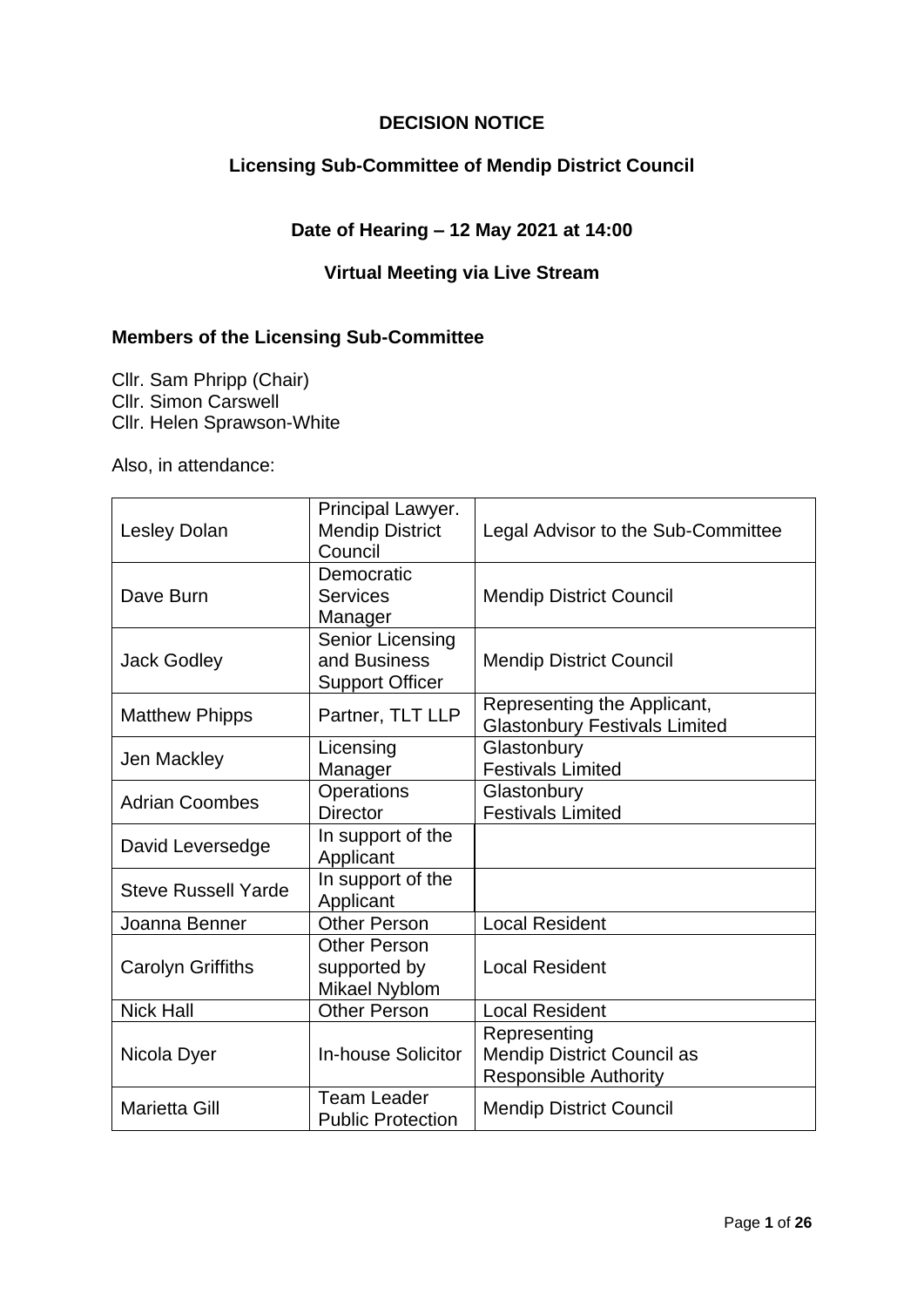| <b>Matt Cloke</b> | Senior<br>Environmental<br><b>Protection Officer</b> | <b>Mendip District Council</b>         |
|-------------------|------------------------------------------------------|----------------------------------------|
| Ward              | Nigel Hewitt-                                        | <b>Ward Councillor Mendip District</b> |
| Councillor        | Cooper                                               | Council                                |

Prior to the presentation of the Licensing Officer's report, the Chair advised that there were three matters that needed to be addressed, and he called upon the Legal Advisor to read aloud a statement in connection with those matters which related to -

- 1. The legal position in connection with determining this application by means of a virtual hearing;
- 2. The position regarding the Council's Statement of Licensing Policy. There was currently no adopted policy, the previous one having expired in January 2021; and
- 3. The Revised procedure Note for New Premises Hearings.

Attached to this Decision Notice at **Annex 1** is a copy of the Statement read aloud by the Legal Advisor together with a document at **Annex 2** which shows the differences between the document called "*Procedure for New Premises Applications"* and the document called *"Virtual Hearings Procedure for New Premises Applications".*

The Chair advised that the Applicant and the Other Parties had both since, the despatch of the Agenda submitted documents that they wished to rely upon at today's hearing all which have been detailed in the Updating paper circulated by Mendip's Democratic Services Team, to all parties ahead of the hearing. The Sub-Committee have considered these documents and the decision as to whether they will be allowed to be introduced at today's hearing is endorsed in the following table.

| Appendix A | <b>Site Location Plan</b><br>for Camping on<br>84 ha at Worthy<br>Farm from 21st<br><b>June 2021</b>                                                  | Requested by Other<br>Party - Mr Hall | Request declined as<br>not relevant to the<br>application currently<br>before the Sub -<br>Committee                                                               |
|------------|-------------------------------------------------------------------------------------------------------------------------------------------------------|---------------------------------------|--------------------------------------------------------------------------------------------------------------------------------------------------------------------|
| Appendix B | <b>Draft Minutes</b><br><b>Pilton Parish</b><br>Council 7 <sup>th</sup> April<br>2021 Chair had<br>failed declared he<br>employed by the<br>Applicant | Requested by Other<br>Party - Mr Hall | Request declined as<br>not relevant to the<br>application currently<br>before the Sub-<br>Committee. This is a<br>matter for Mendip's<br><b>Monitoring Officer</b> |
| Appendix C | <b>HM Government</b><br>Publication – Fire<br>Safety risk<br><b>Assessment Open</b>                                                                   | Requested by Other<br>Party - Mr Hall | Request Declined.<br>The lead on fire<br>safety is the Fire and<br><b>Rescue Service who</b>                                                                       |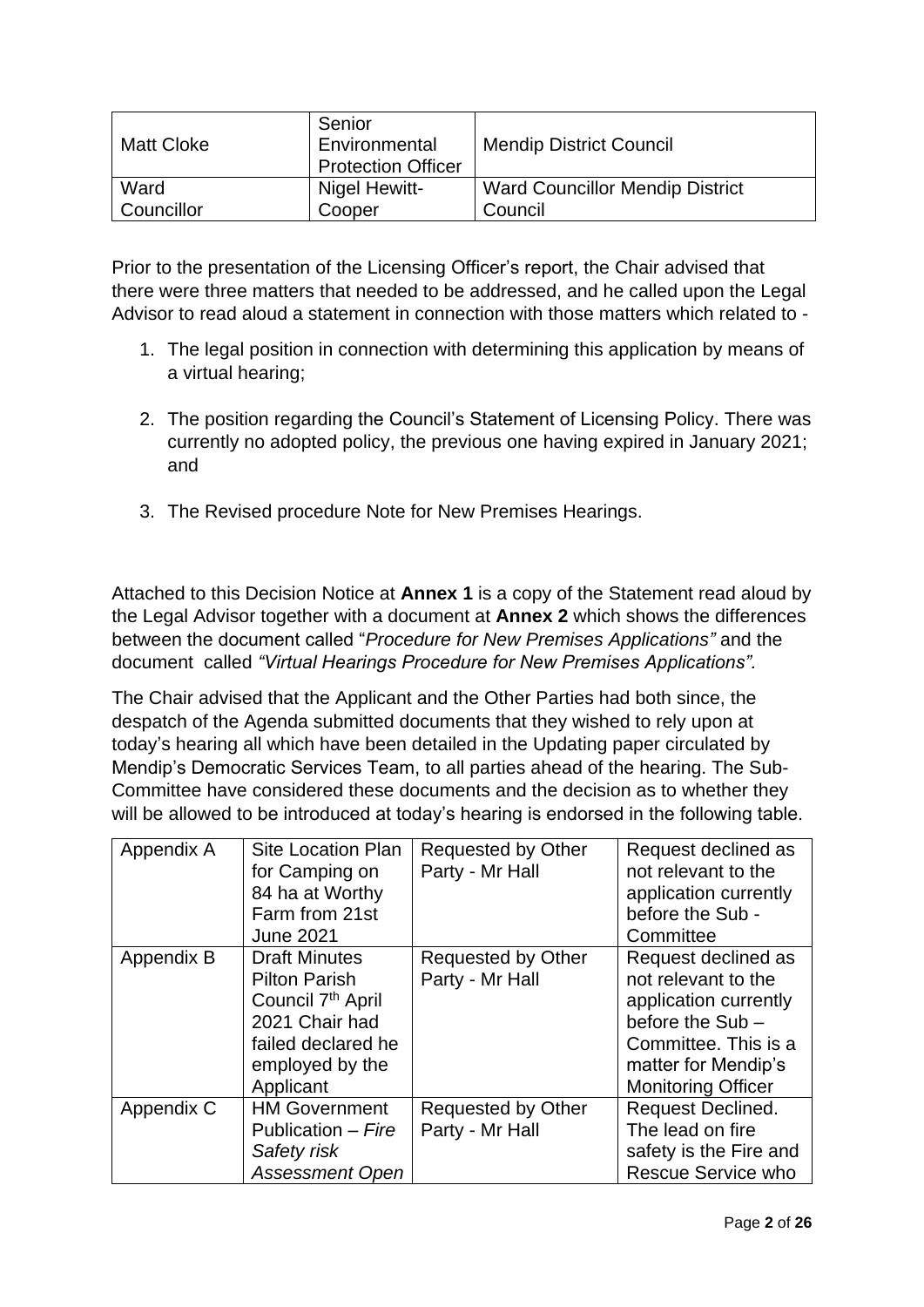|                   | Air Events and                       |                           | have not lodged a                   |
|-------------------|--------------------------------------|---------------------------|-------------------------------------|
|                   | Venues                               |                           | representation as                   |
|                   |                                      |                           | Responsible                         |
|                   |                                      |                           | Authority, to this                  |
|                   |                                      |                           | application.                        |
| <b>Appendix D</b> | Letter dated                         | Requested by Other        | Request declined.                   |
|                   | <b>Mendip District</b>               | Party - Mr Hall           | Planning matters do                 |
|                   | Council to Mr C                      |                           | not fall within the                 |
|                   | Edwards, Worthy                      |                           | remit of the                        |
|                   | $Farm -$<br><b>Variation/Removal</b> |                           | Licensing-Sub-<br>Committee.        |
|                   | of Planning                          |                           |                                     |
|                   | Conditions                           |                           |                                     |
| <b>Appendix E</b> | <b>Worthy Farm</b>                   | Requested by              | This will be permitted              |
|                   | <b>Concerts</b>                      | Applicant                 | as it has direct                    |
|                   | September 2021 -                     |                           | reference to the                    |
|                   | Sound                                |                           | application before                  |
|                   | Management Plan                      |                           | the Licensing                       |
|                   |                                      |                           | Committee.                          |
| <b>Appendix F</b> | David Leversedge                     | Requested by              | This will be permitted              |
|                   | Noise - Rebuttal                     | Applicant                 | as it has direct                    |
|                   | Points                               |                           | reference to the                    |
|                   |                                      |                           | application before<br>the Licensing |
|                   |                                      |                           | Committee.                          |
| <b>Appendix G</b> | <b>Minutes Priddy</b>                | <b>Requested by Other</b> | Request declined as                 |
|                   | <b>Parish Council</b>                | Party - Ms Griffiths      | not relevant to the                 |
|                   | 21st June 2017                       |                           | application currently               |
|                   |                                      |                           | before the Sub-                     |
|                   |                                      |                           | Committee.                          |
| Appendix H        | Glastonbury                          | Requested by Other        | This map has                        |
|                   | <b>Festival Events</b>               | Party - Ms Griffiths      | already been                        |
|                   | <b>Limited Premises</b>              |                           | included by the                     |
|                   | Licence Plan -                       |                           | Applicant (see page                 |
|                   | Ref PLSP 001                         |                           | 37 of the Agenda                    |
| Appendix I        | Glastonbury                          | <b>Requested by Other</b> | Papers).<br>This map has            |
|                   | <b>Festival Events</b>               | Party – Ms Griffiths      | already been                        |
|                   | <b>Limited Premises</b>              |                           | included by the                     |
|                   | Licence Plan -                       |                           | Applicant (see page                 |
|                   | Ref PLSP 002                         |                           | 36 of the Agenda                    |
|                   |                                      |                           | Papers).                            |

In coming to its decision on the application, the Licensing Sub-Committee has considered the following: -

1. The Licensing Act 2003 as amended by the Police Reform and Social Responsibility Act 2011;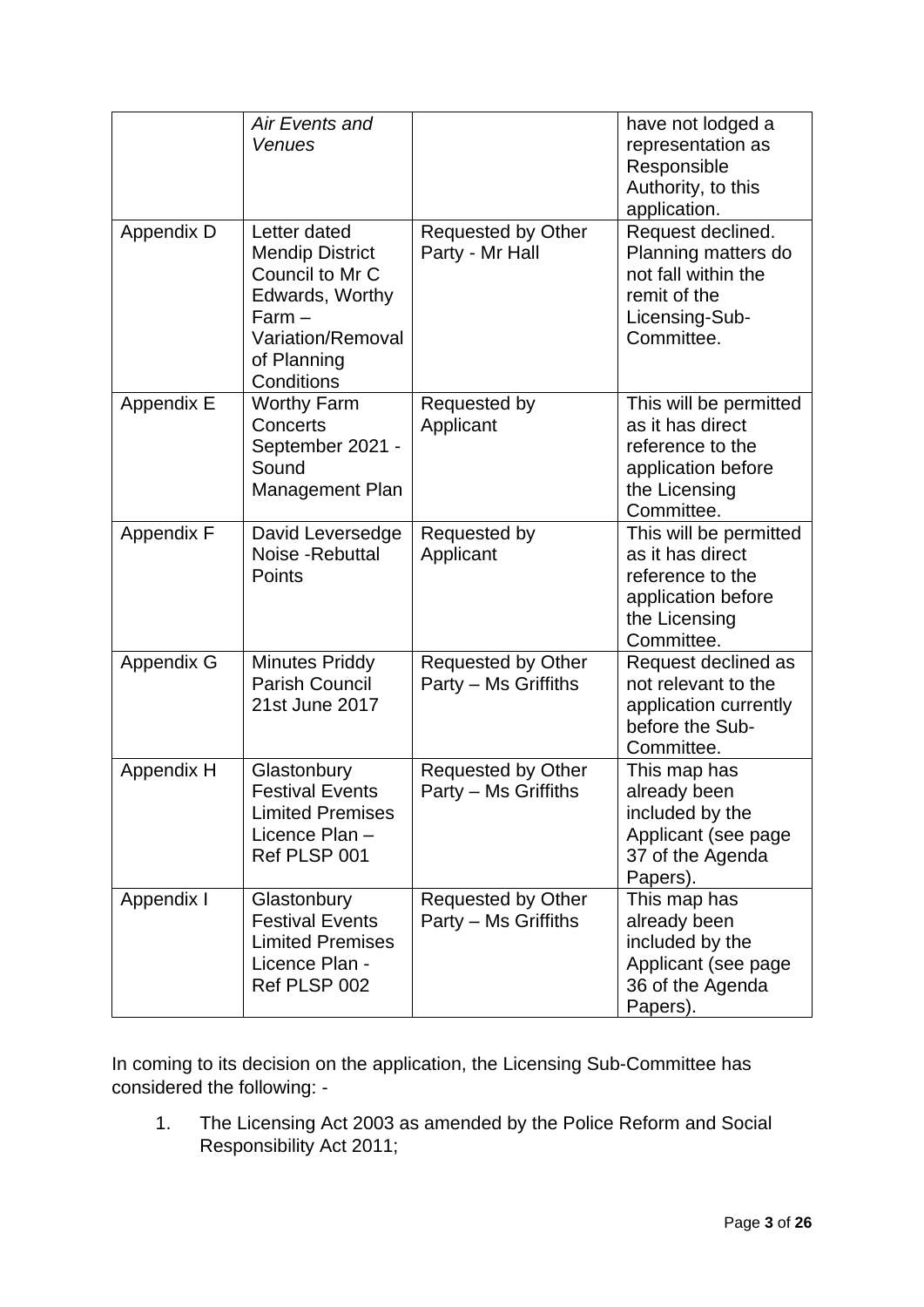- 2. The Revised Statutory Guidance issued under section 182 of the Licensing Act 2003 (re-issued in April 2018);
- 3. The powers of the Licensing Authority to deal with this application contained within section 18 of the Licensing Act 2003;
- 4. The obligation to promote the four licensing objectives as set out in Section 4(2) of the 2003 Act; and
- 5. The Council's (now expired) Statement of Licensing Policy referred to in the Licensing Officer's report. See Annex 1.

The application before the Licensing Sub-Committee seeks a licence for the following:

| Sale by retail of alcohol (on the | Friday and Saturday $14:00 - 23:00$ hours |
|-----------------------------------|-------------------------------------------|
| premises)                         |                                           |
| Live Music                        | Friday and Saturday $16:00 - 23:00$ hours |
| <b>Recorded Music</b>             | Friday and Saturday $14:00 - 23:59$ hours |
| Anything of a similar description | Friday and Saturday $14:00 - 23:59$ hours |
| Late Night Refreshment            | Friday and Saturday 23:00 - 23:59 hours   |
| <b>Films</b>                      | Friday and Saturday $14:00 - 23:59$ hours |

Prior to the presentation of the Licensing Officer's report, Other Persons ("OPs"), Ms Griffiths and Mr Hall raised several preliminary issues/points of order which are detailed below.

The responses of the Applicant are shown in red and the Licensing Officer in green.

|    | <b>Ms Griffiths</b>                                                                                                                                                                                                                                                                                                                                                 |
|----|---------------------------------------------------------------------------------------------------------------------------------------------------------------------------------------------------------------------------------------------------------------------------------------------------------------------------------------------------------------------|
| 1. | The content of the plan is not compliant.<br>The plans are legitimate and compliant.<br>The Applicant's plans have been accepted by the Licensing Authority ("LA")<br>as being compliant. There is no requirement for the LA to display the plans<br>on its website. Plans were sent to Ms Griffiths upon her request which was<br>after the close of consultation. |
| 2. | The Operating schedule is not compliant.<br>The Operating Schedule is perfectly legitimate.                                                                                                                                                                                                                                                                         |
| 3. | The legitimacy of this hearing.                                                                                                                                                                                                                                                                                                                                     |
|    | This is a matter for the Licensing Authority.                                                                                                                                                                                                                                                                                                                       |
| 4. | The Blue Notices                                                                                                                                                                                                                                                                                                                                                    |
|    | The Applicant has conducted the advertising in accordance with the                                                                                                                                                                                                                                                                                                  |
|    | legislation.                                                                                                                                                                                                                                                                                                                                                        |
|    | The LA confirms that the Applicant has correctly advertised at the premises in<br>accordance with the requirements of the legislation. In addition, three other                                                                                                                                                                                                     |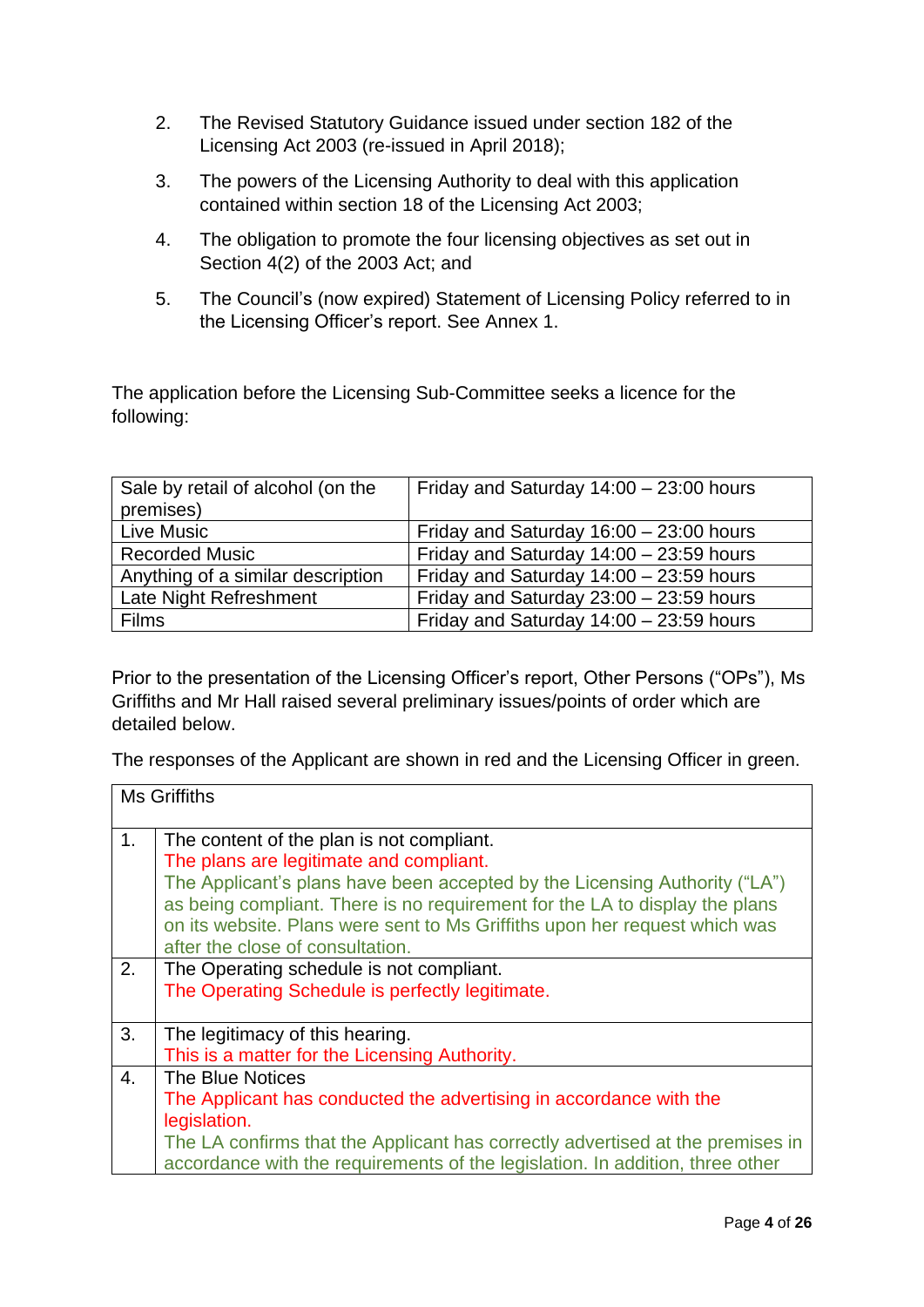|                | Blue Notices have been put up by the Applicant at Mary's Gate, Tesco and in<br>the middle of Pilton. Licensing Officers checked the location of all the Blue |  |
|----------------|--------------------------------------------------------------------------------------------------------------------------------------------------------------|--|
|                | Notices.                                                                                                                                                     |  |
| 5.             | OPs not kept in the loop as to the revisions to the Operating Schedule.                                                                                      |  |
|                | This is the way that licensing is conducted.                                                                                                                 |  |
| 6.             | No meaningful contact by the Applicant for the OPs.                                                                                                          |  |
|                | The Applicant disputes this and any suggestion that the Applicant has been                                                                                   |  |
|                | anything other than transparent is refuted.                                                                                                                  |  |
|                |                                                                                                                                                              |  |
| 7 <sub>1</sub> | Paper overload – inability to read everything and reparation of case therefore                                                                               |  |
|                | hampered.                                                                                                                                                    |  |
|                | This is acknowledged on behalf of the Applicant, but this is the nature of                                                                                   |  |
|                | things.                                                                                                                                                      |  |
|                |                                                                                                                                                              |  |
| Mr Hall        |                                                                                                                                                              |  |
| 1.             | Fire Safety Document at Appendix $C$ – this had been submitted on the 5 May                                                                                  |  |
|                | and had only been circulated the day before the hearing. The request to                                                                                      |  |
|                | introduce this document was declined by the Licensing Sub-Committee. The                                                                                     |  |
| 2.             | reasons are set out above.                                                                                                                                   |  |
|                | The Legal Statements.                                                                                                                                        |  |
|                | Each Licensing Authority must review and publish its Statement of                                                                                            |  |
|                | Licensing Policy at the end of every 5-year period. The statutory                                                                                            |  |
|                | Guidance also requires an LA to prepare and publish a statement of its                                                                                       |  |
|                | licensing policy at least every 5 years.                                                                                                                     |  |
|                | The revised hearing procedure for dealing with new Premises                                                                                                  |  |
|                | Licences is causing prejudice. This was covered in the Statement read                                                                                        |  |
|                | aloud by the Legal Advisor.                                                                                                                                  |  |

At this point, the Chair sought advice from the Legal Advisor as to whether anything heard thus far would indicate that this hearing was not lawful and should not continue. The advice provided to the Committee was that from everything that had been heard so far, there was nothing to suggest that continuing with the hearing would be unlawful.

Mr Godley then presented the Licensing Officers Report and was asked questions by Mr Hall about potential crime and disorder connected with the Application. Mr Godley responded that the Police are the lead authority for Crime and Disorder, and they had not lodged a representation to the application. Mr Hall questioned why the application is referred to as "The September Event". Mr Godley advised that it had been received without a name and as such it become referred to as "The September Event".

Mr Godley also confirmed when questioned, that his report was erroneous in that it did not refer to the fact that the Applicant is also seeking a licence for Films - Friday and Saturday 14:00 – 23:59 hours.

Mr Godley was able to confirm that all the 35 conditions extracted from the Applicant's Operating Schedule (Section M of the Application) and reproduced at Annex 4 of the Agenda papers, were all now agreed with the Applicant and in the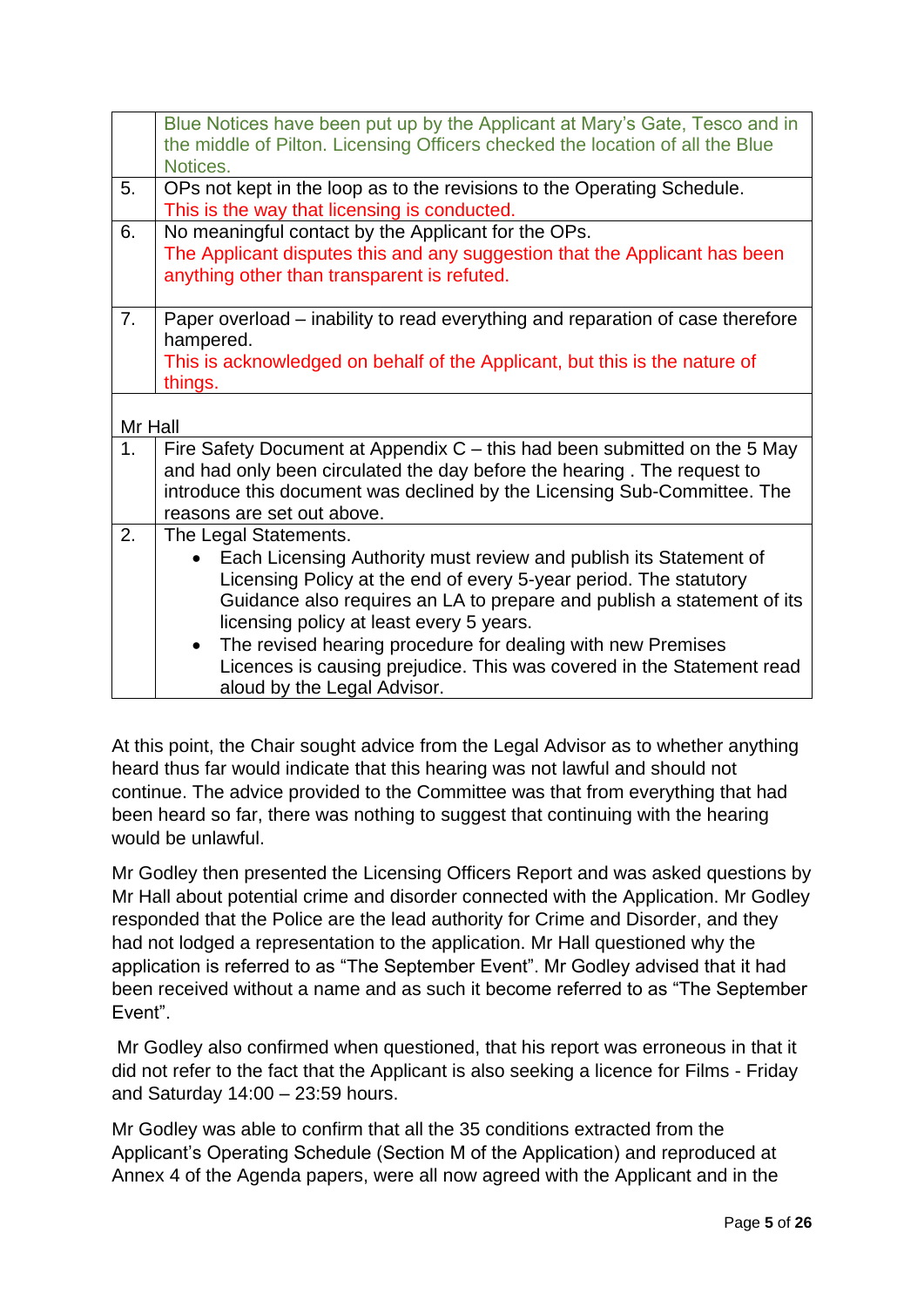event of the application being granted, would be added as conditions to the Premises Licence.

Mr Godley was also able to confirm that he had attempted to facilitate mediation between the Applicant and the Other Parties but that had not happened as the Other Parties did not wish to attend a mediation meeting.

Ms Dyer then addressed the Sub-Committee on behalf of Mendip District Council in its capacity as Responsible Authority for Public Protection and for Environmental Protection. Representations had been lodged by Marietta Gill – Team Leader for Public Protection and Curtis Lakin – Team Leader Environment and Community Protection. Whilst Ms Gill was present to answer any technical questions, Mr Lakin was unable to be in attendance and accordingly Mr Matt Cloke, Senior Environmental Protection Officer was in attendance in his place.

Ms Dyer advised the Sub-Committee that in terms of Ms Gill's representation regarding Public Protection, conditions had been agreed with the Applicant and on that basis her representation was withdrawn. The agreed conditions were read aloud by Ms Dyer to the Sub-Committee.

Ms Gill was specifically questioned by the Sub-Committee regarding lateral flow testing that might be required before of after the event. Ms Gill responded by stating that it was important to realise that COVID planning sits outside the licensing regime. COVID regulations will always trump any licence granted under the Licensing Act 2003.

Mr Hall observed that no detail had been provided about sleeping arrangements, the audience profile and whether staff were going to be in-house. Ms Dyer advised that regarding camping, the expansion of the clause in relation to the EMP covered this. Ms Gill emphasised that Public Protection for the event was about the protection of people at the event. The protection of the villagers/community were covered by Mr Lakin's representation. Ms Gill advised that pedestrian access and vehicle route and the crown safety plan were all covered off in the Traffic Management plan and the nature of the fence was covered off in the expansion of condition in the EMP.

Mr Cloke addressed the Sub-Committee, advising that the main issue set out in the representation at pages 61-64 of the Agenda papers, was the level of noise nuisance, specifically the c-rating or low frequency noise. There was a need to protect people inside and out and that is why 5 conditions had been suggested specific to the prevention of Public Nuisance from noise at pages 63-64 of the Agenda papers based upon on existing and emerging guidance.

Ms Dyer confirmed that bullet points 1, 3 and 4 set out at page 63 had been agreed with the Applicant. In terms of bullet point 2– the first and third sentence had been agreed but not the second sentence. The table on page 64 was not agreed but that bullet point 5 had been agreed.

When cross questioned on behalf of the Applicant, Mr Cloke advised that the reference to Guidance in his oral submissions to the Sub-Committee, was in fact to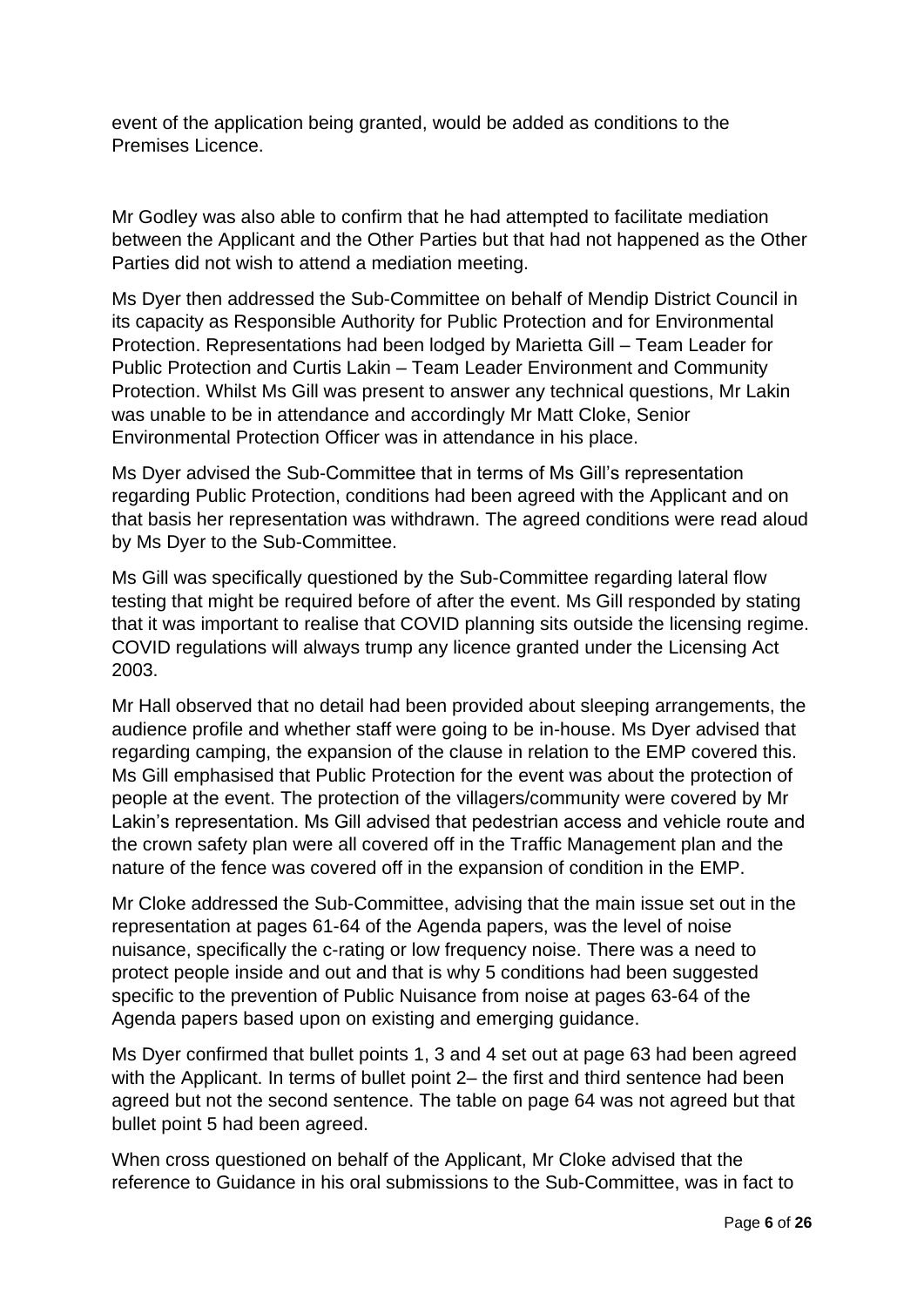unpublished guidance from 1997. He did not know when it was to be published and he was unable to identify the authors apart from advising that it was representatives from the Noise Council, upon which Mr Lakin sits. He confirmed that as unpublished guidance, it has no legal status. He does not know whether it has been peer reviewed and does not know whether it has been collated as he has never seen it.

When cross questioned about the table on page 64, Mr Cloak admitted that he was not aware that the time period 10:00 – 14:00 was not part of the Applicant's application for a premises licence.

Mr Cloke advised that the reference to 43dBA in the table for PRL 823 in both columns was an error and it should in fact read 45dBA.

There then followed presentations from the Other Parties, Ms Benner, Ms Griffiths and Mr Hall.

Ms Benner read from a pre-prepared statement of concerns which can be summarised as follows.

- The lack of camping provision for this event.
- The event itself is proposed to be 2.5 times bigger than an event at the O2 and will therefore bring traffic problems to the lanes of Pilton.
- The nature of the fence does not seem to have been decided and when asked by the Sub-Committee whether she has seen improvements in the main Festival, she stated no.
- She went on to state that she can't make people understand what it is like living in Pilton whilst the main Festival is underway.
- She fears that this proposed concert will grow into another Festival.
- There was also concern about the problems of families trying to get children to school if the event was permitted to take place on a weekday.

Ms Griffiths the presented her case to the Sub-Committee which was essentially as follows -

- Although there are only 3 Other Parties, this does not indicate the level of stress that the events cause the villagers.
- She doesn't feel that specific questions have been answered.
- Many matters are being shunted into management plans and that the only time Other Parties have any leverage is here today.
- Granting the application will be a breach of her human rights.
- The 49,999 permitted to be in attendance how will they be dealt with as there will be massive vehicle movements in and out. The risk has not been properly assessed – we have been told that there will be no accommodation provided for these people.
- Is there a Parking Strategy to prevent illegal parking in the village?
- When is the event to take place.
- What protection will there be for underage persons.
- COVID risks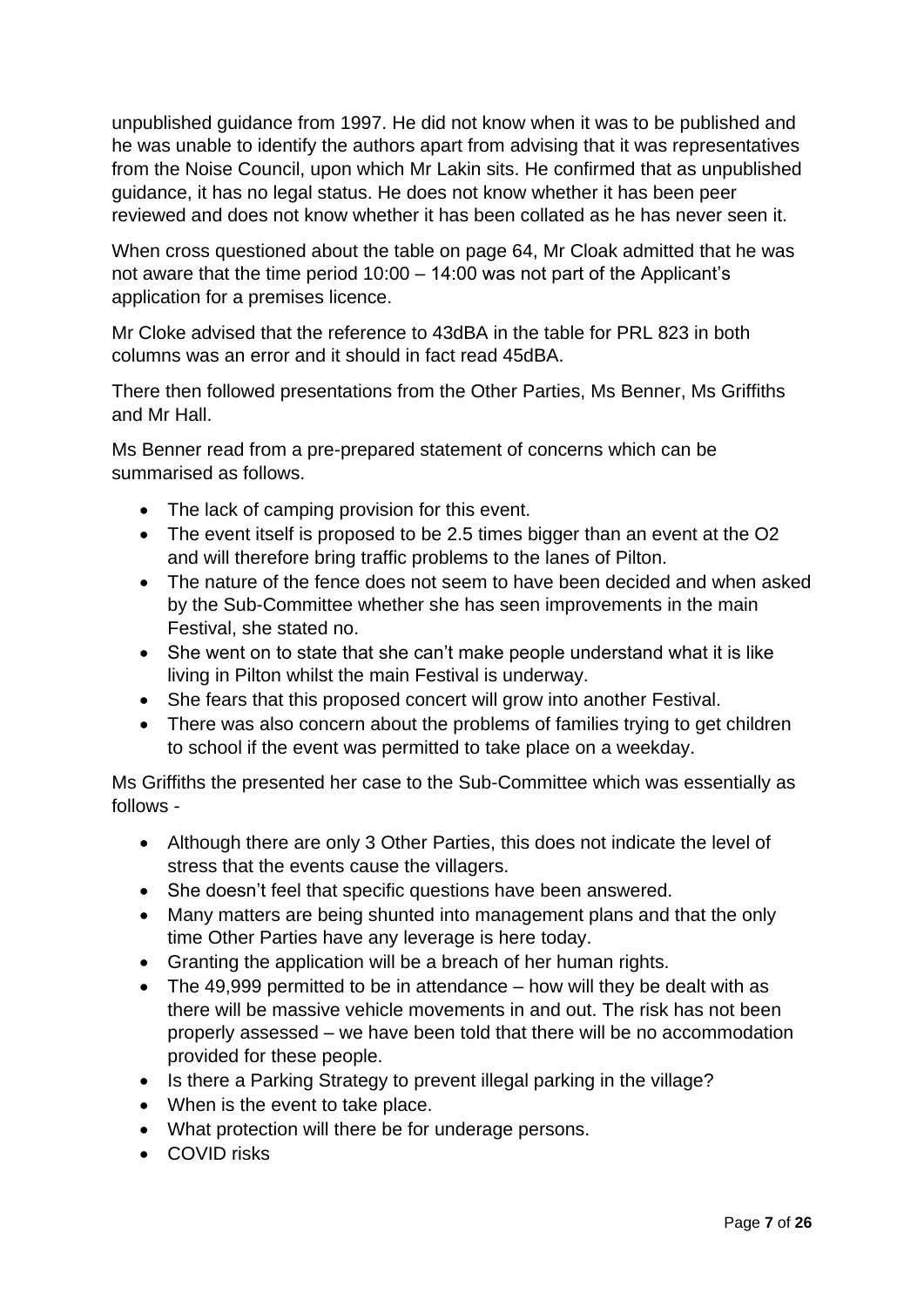- The cumulative effect of this proposed event, the Pilton Party and the main Festival. When the Council reviews its Statement of Licensing Policy it should consider introducing a cumulative impact policy.
- The Manchester Proposal this would provide a solution to this part of the problem

Mr Hall set out his case to the Sub-Committee

- Application poorly defined and non-compliant
- The Applicant's application is rushed and its approach complacent and arrogant. They do not know whether they are proposing a Pilton event or a light Festival.
- Late and ineffective consultation. The Applicant did attend at Pilton Parish Council but missed two other opportunities to engage which contrasts with the Priddy Parish Council approach.
- How can residents and the Responsible Authority understand cumulative impact when information is not shared.
- Control of patrons attending the event a big fence deters but we don't know what type of fence will be used. How can you have a Security Plan if you don't have this information
- Planning Guidance mentions discussions between the Planning and Licensing Officer.

Mr Phipps presented the case for the Applicant and advised that Mr Leversedge would address the Sub-Committee as to noise.

- The application arises because of the coronavirus pandemic. It is made to safeguard the significance of the Festival and to ameliorate the cultural and commercial loss arising from its cancellation this year and last year.
- The event is proposed for the 17 and 18 September on a single stage from 14:00 – 00:00 hours.
- Completely different event to the Festival.
- 40k public ticket holders with 10k staff.
- Same team putting on and managing this event as the Festival.
- In terms of dialogue, there has not been as much pre-application consultation as there would normally be. The Government's road map out of COVID was announced on the 22 February and as a result there have been considerably shortened timelines.
- Application is entirely proper and comprehensive.
- Jen Mackley has emailed the Parish Council. On the 30 March the Applicant has attended a MAP meeting and, on the 8 April, has consulted with Messrs Lakin and Cloke and Inspector Mark Nicholls of the Avon and Somerset Constabulary.
- It has been suggested that the conditions are not comprehensive this is refuted.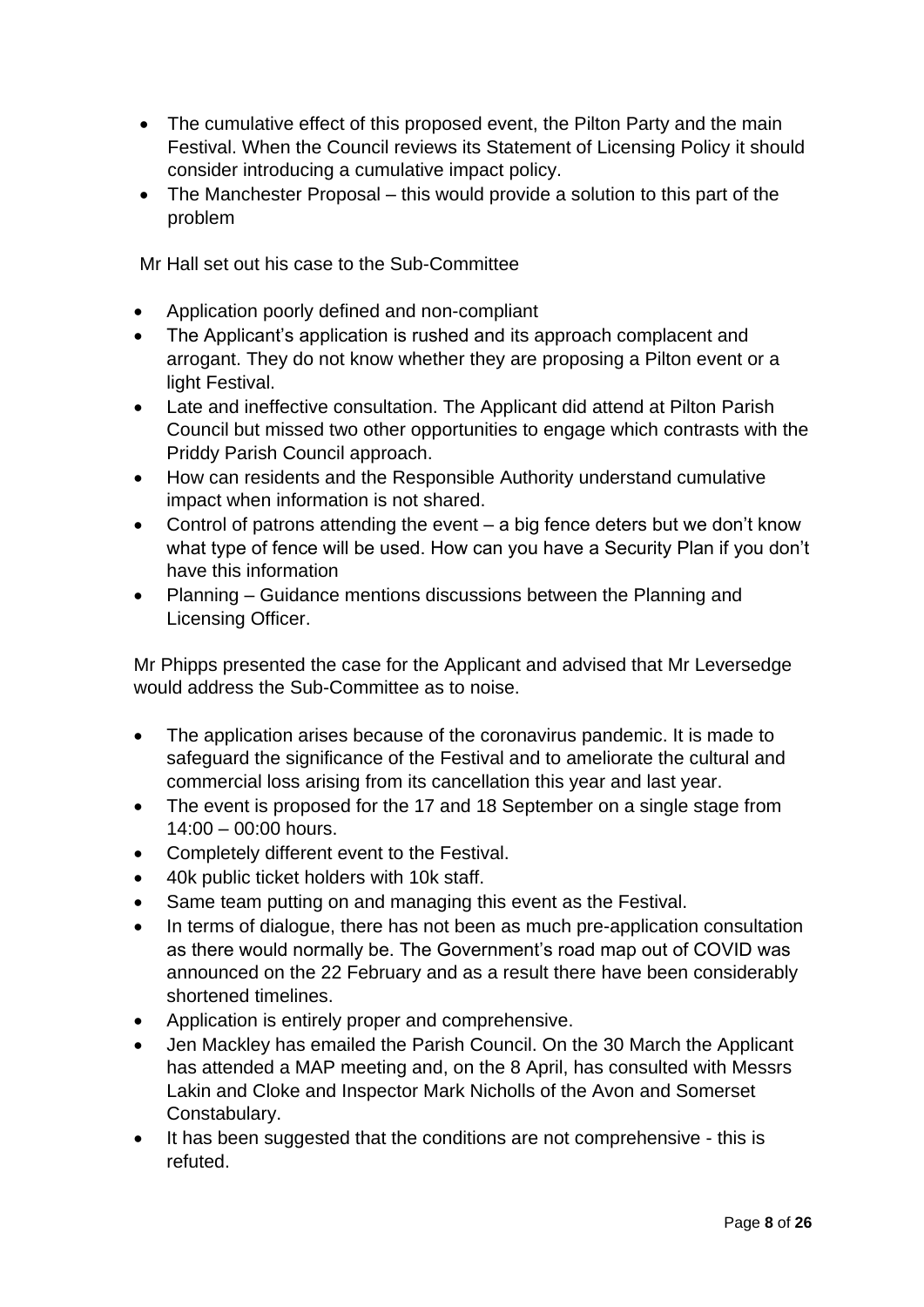- If the EMP is not signed off by the Licensing Authority, there will be no event.
- Re: COVID-19 public health does not come within the remit of the Licensing Act 2003. COVID restrictions/requirement do however trump everything and will be monitored closely.
- Fire Safety there is no representation from the lead authority. Whilst this cannot be taken as an endorsement of the application, it does mean that the Responsible authority is satisfied with the arrangement that are proposed.
- Traffic and Transport the Other Parties do not appreciate the level of detail in the application which has not been submitted by a 'Johnny Come Lately".
- As this is an application for a new event, it is highly appropriate that the Operating Schedule is different and that it doesn't mirror the Operating Schedules for the other events. Your Legal Advisor will no doubt provide advice the Sub-Committee that it is a fundamental tenet of premises licensing that each application is to be treated on its own merits. Mr Kolvin QC, who has provided advice to the Sub-Committee will no doubt be very familiar with this principle.
- In terms of Environmental Protection, there has been a request for a series of conditions in Mr Lakin's representation. The Applicant does not agree that the conditions requested are necessary in the circumstances. The conditions on page 62 are agreed but are covered by MAP provisions. The second sentence of bullet point number 2 on page 63 of the Agenda papers is not agreed. It is an unlawful condition.
- On page 64. The condition involving a suggested dBC level is based upon an unpublished document which is an extraordinary proposition.
- The cumulative effect the proposed event is 2 single standalone days that will finish at 00:00. Mr Hall and I agree about the Pilton Party, but we are not dealing with the Pilton Party. The levels proposed are legitimate and fair, the Applicant is asking for 70dBA not 75dBA. Mr Leversedge has been involved with the Applicant and Mendip since 2002.
- Traffic Steve Russell Yarde will speak about getting patrons in an out of the premises. This has been discussed with the Highway Authority, the Parish Council and the Avon and Somerset Constabulary.
- The Applicant has sought to accommodate residents.
- In terms of Mr Hall's comments
	- o The Applicant does not accept that there has been a lack of engagement on its part.
	- $\circ$  The use of the farm for camping this summer. That is a planning matter for planning.
	- $\circ$  Application for a licence in perpetuity it is open for an Applicant to seek a discrete licence for a short period of time. The Applicant has chosen not to do this.
	- $\circ$  Provision of the fence the Applicant will have an appropriate fence in place.
	- o Criticism that Licensing Officers have not been robust is unfair. You only have to look at the dialogue that has been taking place.
	- In terms of Ms Griffith's comments –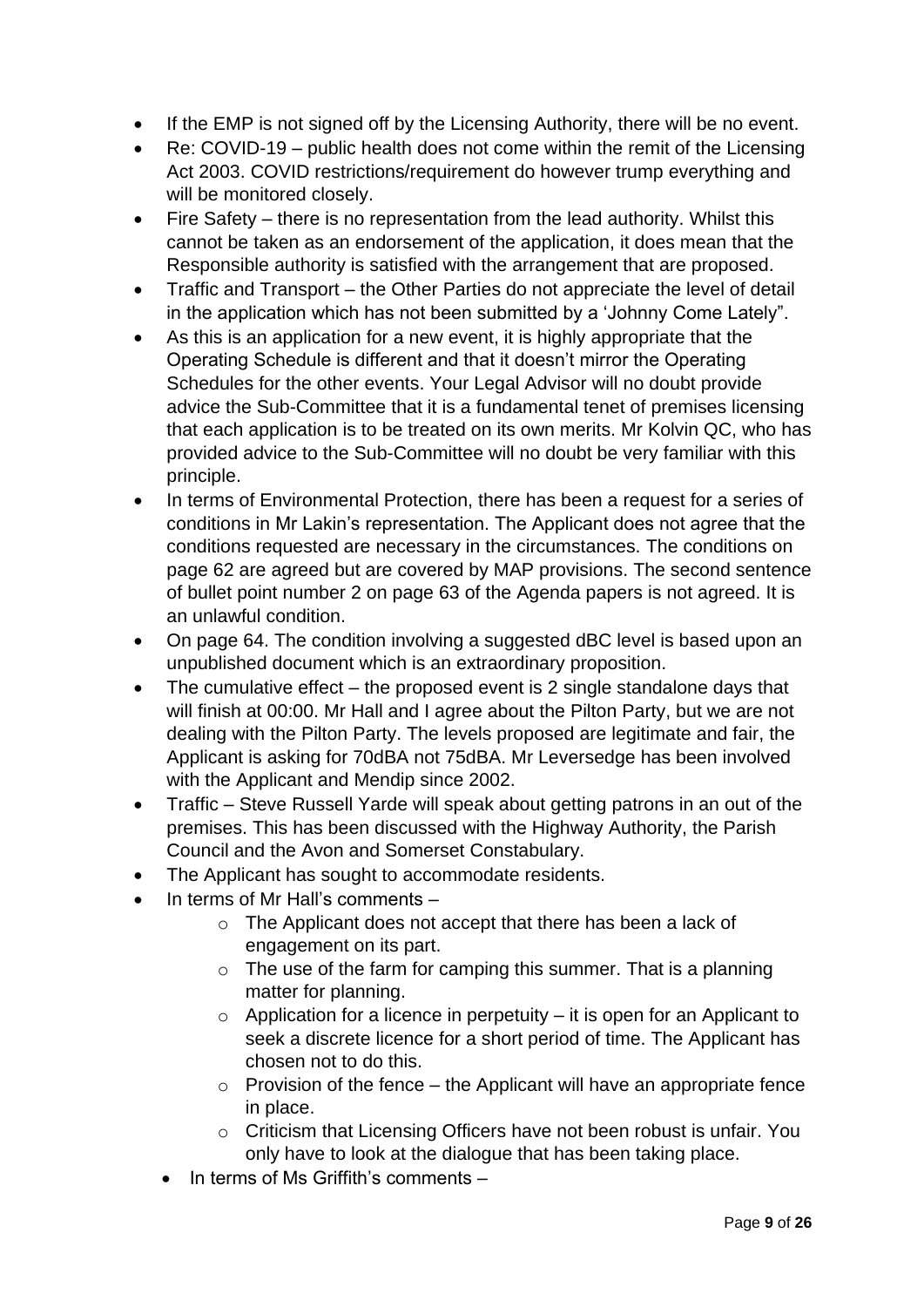- o I would invite the Sub-Committee to look very carefully at her oral representation today. These should relate to those matters set out in her written representation.
- o Each application should be dealt with on its own merits and so her suggestion that comparisons should be made to other events should be ignored.
- $\circ$  Her reference to an "unlicensed pub" is a mirror into the tone and appropriateness of her representation.
- o As the Applicant's legal representative, I have written to all the Other Parties.
- o Comparisons have been made to the 1985 Festival and the 2000 Festival. The proposed event is not a Festival.

Mr Leversedge advised that he has overseen noise management for the Festival since 2002.

- Initially the licence only allowed up to 60 decibels at the Pyramid Stage. This caused problems with crowd logistics.
- An application to increase to 65 decibels was granted. We haven't seen a rise in complaints and take this as a fair yardstick to go by.
- The quidance on dBC. I was part of a committee that looked at this as part of a Code of Practice in 2008. No document emerged and the Applicant does not feel that it should be accepted.
- The period between 10:00 14:00 hours is not part of the application and it shouldn't therefore be part of a condition.
- I would propose to be on site throughout the event, monitoring the stage and off site, predominantly in Pilton. I will be in full control of the sound levels, contactable and available.
- When questioned by the Sub- Committee as to the suggestion that a 'Manchester Group' be set up, Mr Leversedge advised that Adrian Coombs was responsible for community engagement. We are here because COVID and hopefully we will be back on track for the main Festival and the Pilton Party, soon.
	- o As to questions regarding a licence in perpetuity and every fallow year, Mr Phipps responded that this is a COVID inspired application for a COVID inspired event. There is no intention to hold this event every fallow year, but the Applicant cannot say that it won't.
	- $\circ$  Ticket sales will they be for a one night or a week-end basis? Mr Phipps advised that nothing can be done before the Applicant has a licence. They then need to understand the roadmap post the 21 June and they will then be able to look at available artists. The Applicant will develop a ticketing strategy and line up taking account of the concerns of the community regarding available facilities.
	- $\circ$  Admission of under 18s will they be admitted with a responsible adult with smaller children be admitted for free. All arrangements regarding children will be set up following full liaison with Responsible Authorities.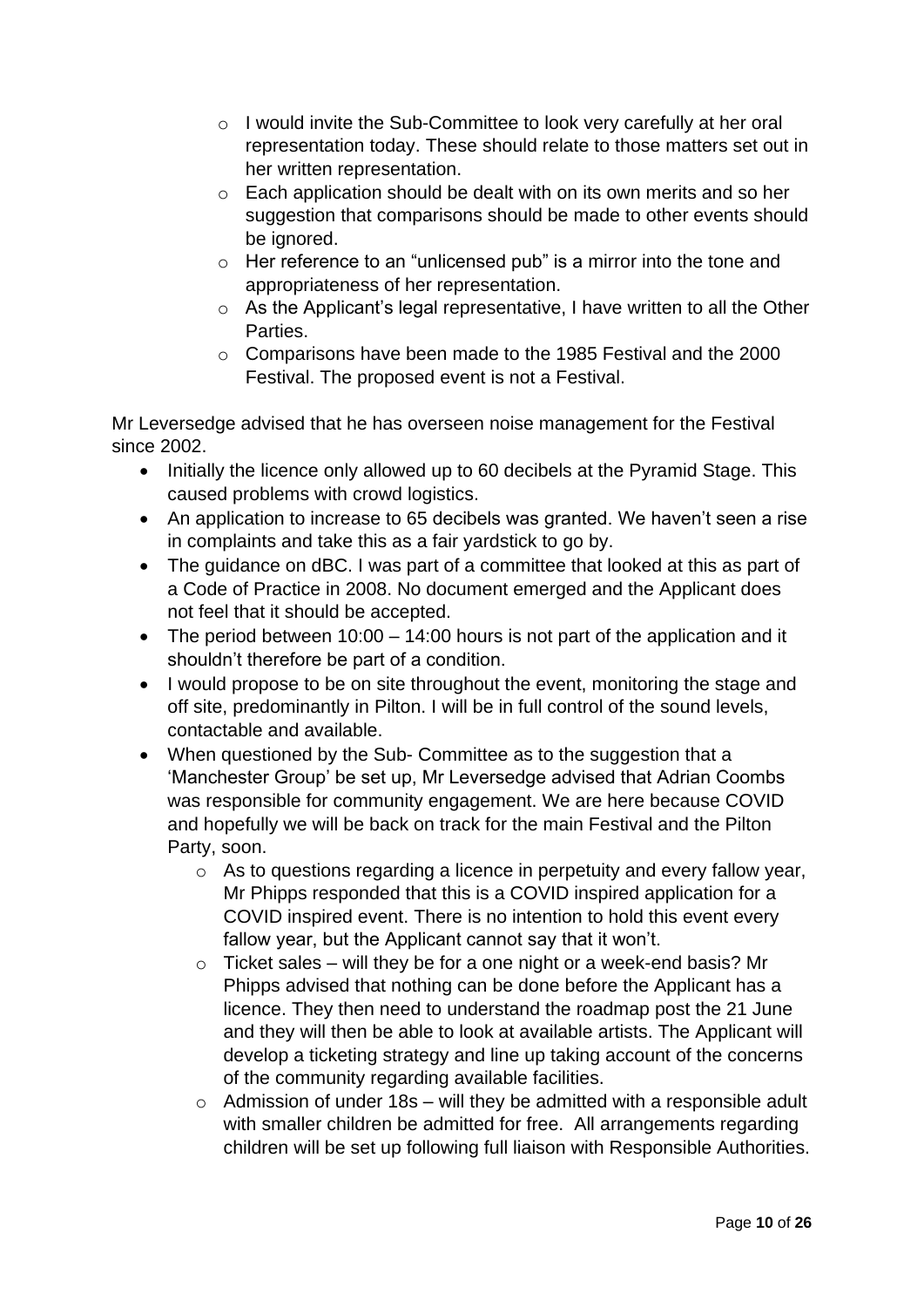- o Where are people going to stay? Mr Phipps advised that a condition will be offered to Ms Benner that the Applicant will sweep all car parks before and at the end at the end of the event. This will be included in the Security and Stewarding Plan.
- o There are clearly economic benefits to the wider community if patrons were able to stay for consecutive nights but clearly there would be a need to safeguard residents. The Applicant advised that anybody purchasing a ticket would be advised that there was no camping on site. There are a lot of local B&Bs, hotels and campsites. The Applicant has contacted bus operators in Glastonbury, Street, Wells and Shepton Mallet. It is not June-July and it will be colder and getting darker early. The Applicant will be recommending patrons to go off site on the basis that they woill put in hand arrangements to get them back.

The parties were invited to sum up in the following order –

- Mr Godley for the Licensing Authority
- Ms Benner Other Party
- Ms Griffiths Other Party
- Mr Hall Other Party
- Ms Dyer for the Responsible Authority Environmental Health
- Mr Phips on behalf of the Applicant.

The Licensing Sub-Committee is cognisant that there have been no representations regarding the application from the Police and the Fire and Rescue Service in their capacity as Responsible Authorities.

The Licensing Sub-Committee must carry out its functions with a view to promoting the four licensing objectives -

- The prevention of Crime and Disorder;
- Public Safety
- The prevention of public nuisance; and
- The protection of children from harm.

The Licensing Sub-committee has focused its decision making on the likely effect of the grant of the application on the promotion of those objectives.

In its promotion of the four licensing objectives the Licensing Sub-Committee has had to balance the interests and concerns of Mendip District Council as Responsible Authority and the concerns of the Other Parties against the business interests of the Applicant.

The Sub-Committee has carefully considered everything that it has had heard today and its decision is set out below.

Having considered the matter in detail the Sub-Committee has agreed to grant the September Event PRL823 premises licence application, from Glastonbury Festival Events Limited, with no modifications, subject to the inclusion of the following conditions, as required by the Licensing Act 2003. These include mandatory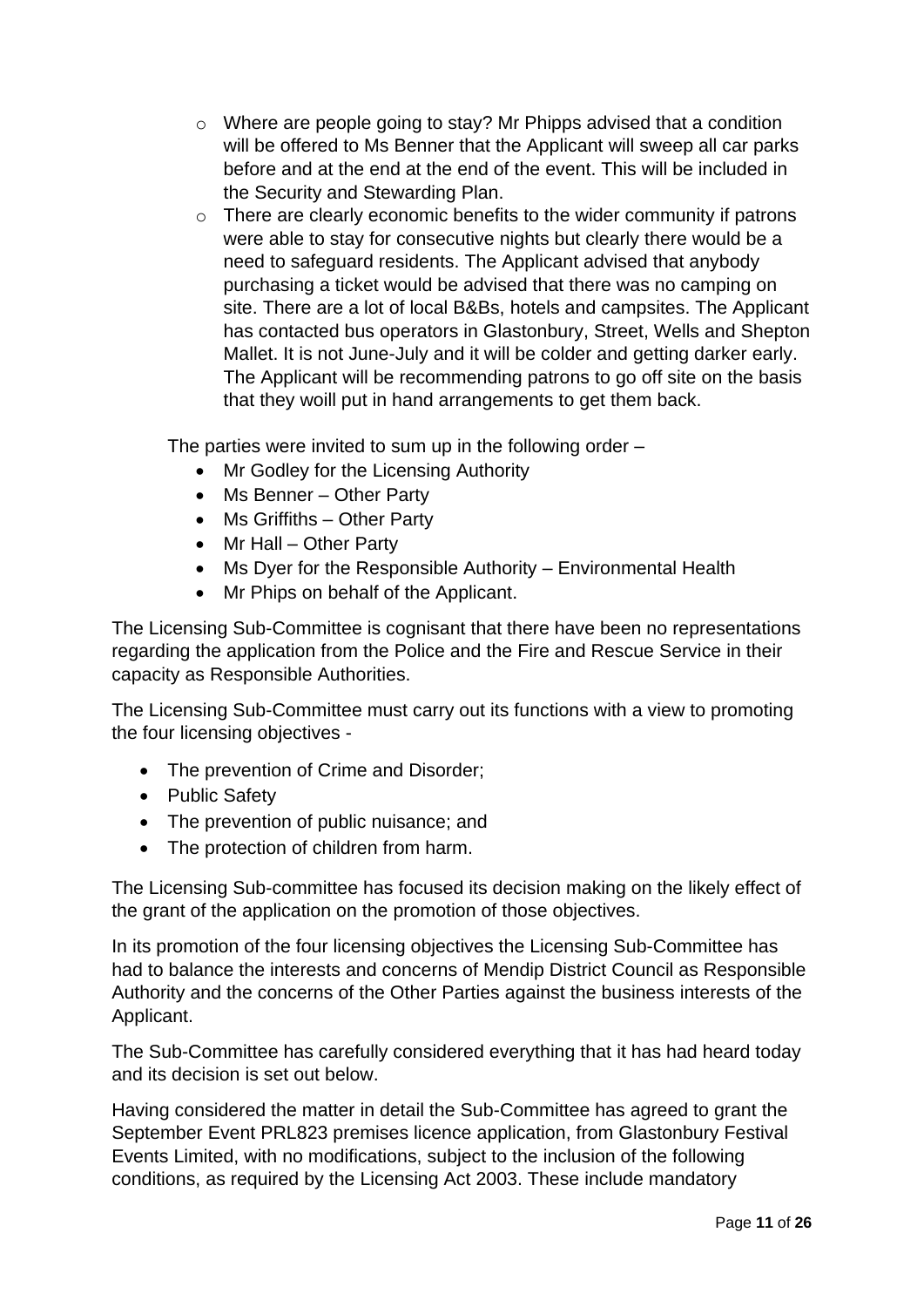conditions and conditions consistent with the Operating Schedule and conditions offered up by the Applicant at the hearing.

In determining the application and listening to the evidence from all parties the Sub-Committee makes the following points:

- In recognition of the fact the Licensing Authority's Statement of Licensing Policy has expired, the Sub-Committee has considered this application against the old policy which expired in January 2021, current legislation and the statutory guidance under section 182 of the Licensing Act 2003. Although the Sub-Committee has considered the expired Statement of Licensing Policy, the weight applied to it is not the same as that which would be applied to an extant Policy. To do otherwise would mean that there would be no other means to measure the applications against.
- Given the fact that the Council offices are closed to the public as a result of COVID-19, the Sub-Committee accepts the redacted information and the maps should have been available on the website. However, there was nothing contained in that information that would suggest that the application was noncompliant by way of it being incomplete. The Sub-Committee notes that when the information was requested, it was provided.
- The Sub-Committee is satisfied the positioning of the blue notices complied with the requirements set in the legislation.
- The concerns regarding additional information provided by the Other Party, Mr Hall regarding fire safety are noted, but no representation had been made by the Fire and Rescue Services as the Responsible Authority leading on Fire Safety in relation to this application.
- That the Licence application is for events commencing from 14.00 therefore the noise restrictions proposed for the hours from 10.00 until 14.00 on page 63 of the Agenda Papers is not applicable.

## **Conditions**

- 1. The proposed event(s) are for multi-artist, live music concerts to be delivered on the Pyramid stage at Worthy Farm.
- 2. The event will be delivered over a maximum of two consecutive nights, (Friday and Saturday) on one weekend in a calendar year to be agreed a minimum of 120 days in advance of the event date.
- 3. The event will not be held in the same calendar year as the main Glastonbury Festival (PRL767)
- 4. Pilton Party (PRL634) shall not take place within 30 calendar days of this proposed event (PRL823)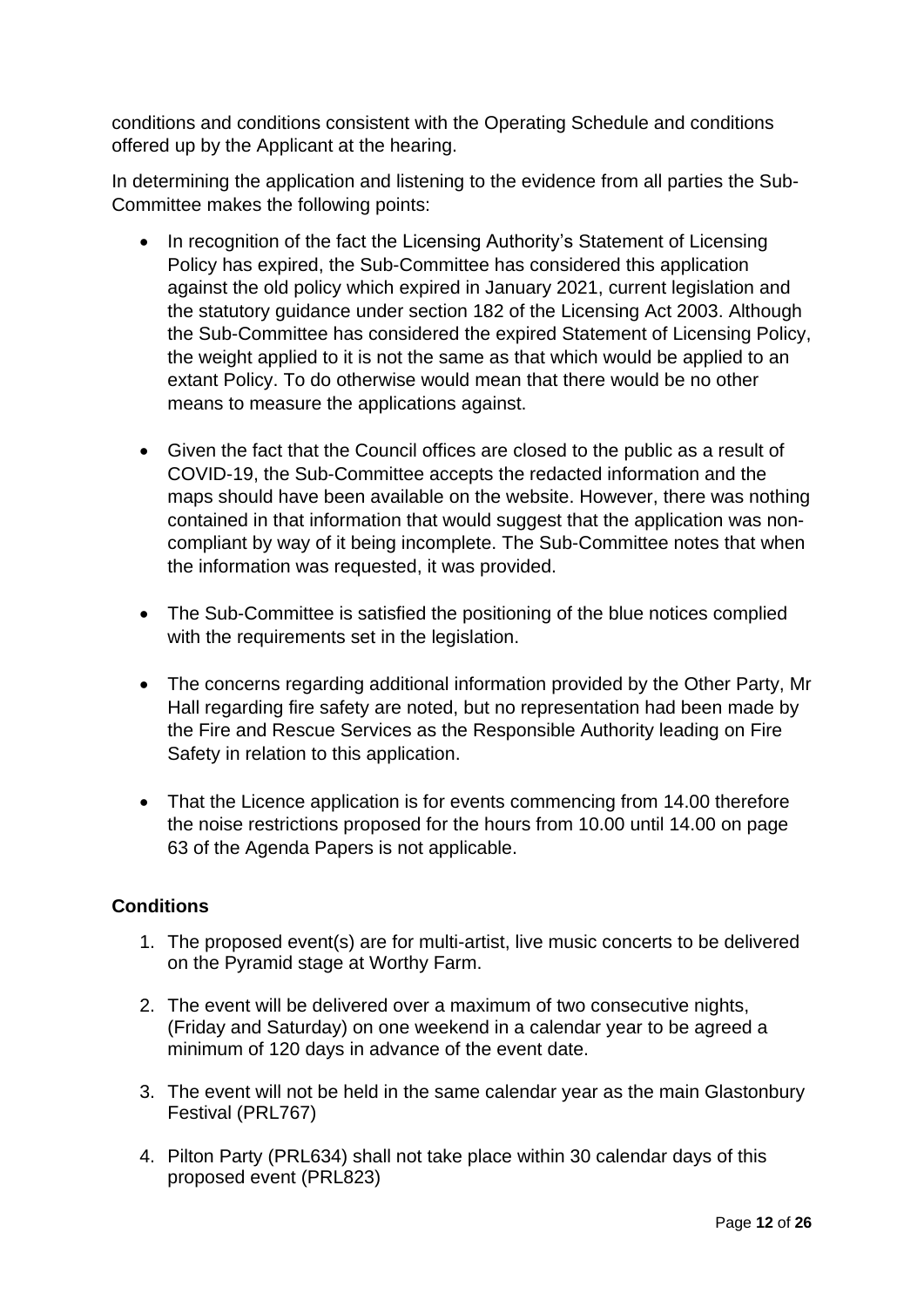- 5. The capacity of 49,999 will include all staff, traders, performers and crew.
- 6. No public camping will be provided by GFEL.
- 7. Before opening: A site sweep will be carried out at the licenced site and car parks well in advance of gates opening, to ensure there are no public ticket holders in these areas before permission has been granted to access these locations.
- 8. After gates closed: A site sweep will take place of the licenced site and then the car parks in a timely fashion following the end of the concert to move public ticket holders from these areas, but this will be operationally timed so it does not adversely affect the exit phase transport plans for the car parks and will be timed to reduce the impact on local residents as far as practicable.
- 9. A detailed Event Management Plan will be submitted including the following:
	- Operational Summary (including all licensed and operational timings, ticketing arrangements) which must include:
		- a. ticketing plan cancellation, capacity, marketing, management of those without tickets
		- b. list of all licensed activities to include live artists, films, standalone entertainment
		- c. plan to identify structures, fencing, facilities, lighting, access routes and staff only areas
		- d. fencing and barriers prevent entry on site and ensure safety within
	- Alcohol Management which must include:
		- a. number of areas selling alcohol,
		- b. alcohol sale policy, signage
		- c. managers to be identified at premises selling alcohol.
	- Traffic and Transport arrangements which must include:
		- a. clear traffic plans for entry and exit to the event site including timings
		- b. details of how vehicular pedestrian conflict will be managed on site, car parks, bus stations and respective egress access routes.
		- c. access to bus stations and car parks and operating hours detailing restrictions and facilities provided.
		- d. entry and Exit plan
	- Security and Stewarding which must include:
		- a. both on-site and off-site arrangements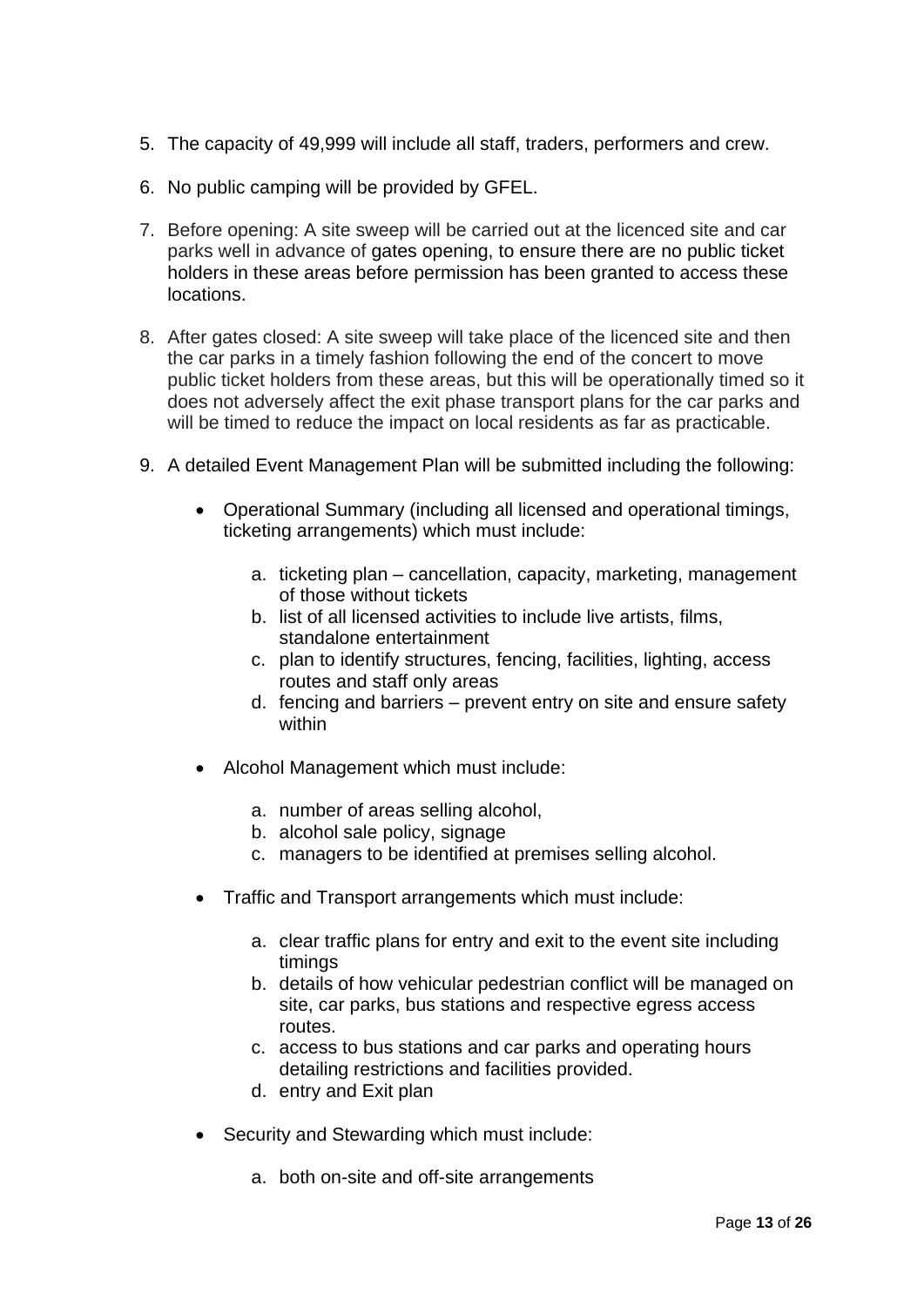- b. within exit and entrance and access areas
- c. within the car parks and bus station
- d. prior to and during the event
- e. fencing and barriers
- f. crowd safety
- g. collaboration with Avon and Somerset Police
- h. search and entry
- i. drugs policy
- j. management of those without a ticket
- k. contraband / general banned goods
- l. removal or evictions policy
- Noise Management which must include:
	- a. monitoring processes on and off site
	- b. limitation of noise plan
	- c. details of limiting devices and access
	- d. timings of stage operations
	- e. consideration of adverse effects on local area
	- f. location of noise generating equipment
	- g. full traffic Plan
	- h. litter and Waste Management
- Major Incident and Emergency Planning which must include:
	- a. details of cancellation, evacuation and public protection
- Safeguarding (including lost child policy) which must include:
	- a. link to ticketing policy and welfare
- Health and Safety including risk assessments and method statements.
- Medical and Welfare provision which must include:
	- a. facilities available and location
	- b. consideration of reduction of pressure on NHS
	- c. information available prior to event
- Crowd Safety Plans which must include details regarding:
	- a. capacity
	- b. access
	- c. ingress
	- d. circulation
	- e. disabled access
	- f. facilities available
	- g. security and stewarding
	- h. evacuation
	- i. fencing and barriers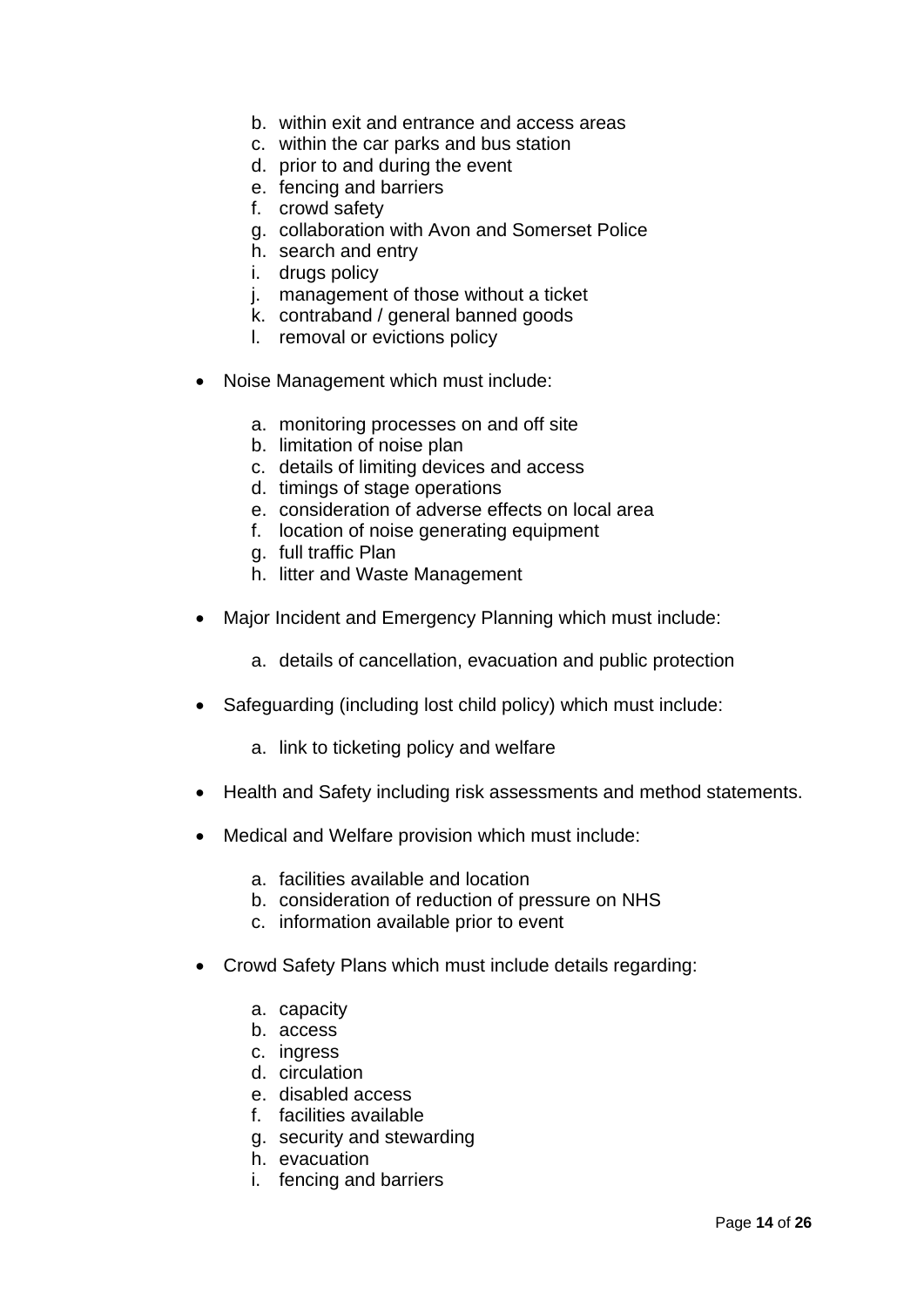- j. risk assessments on expected audience behaviours
- Fire Safety Plans which must include:
	- a. fire risk assessment carried out and equipment required.
- Infrastructure including sanitation, waste, and temporary water provision which must include:
	- a. detail of the infrastructure of the event site, to include public and non-public areas.
	- b. fencing and barriers around and within the site
	- c. lighting within the public and staff areas
	- d. facilities for public and staff to include staff camping arrangements
- Food Safety, food hygiene and general health and safety regulations.
- 10.An organisation structure shall be provided at least 90 days in advance of the event to all members of the Multi-Agency Partnership meetings which details the roles responsible for specified elements of the Event. Names and contact details to be provided for the fulfilled roles no later than 30 days in advance of the event.
- 11.A full EMP will be submitted to the Licensing Authority no less than 90 days in advance of the event including a site plan showing bars, traders, concessions, fire points and other non-fixed sanitation arrangements.
- 12.A final EMP shall be made available to the Licensing Authority and Responsible Authorities no less than 30 days before the start of the event period. The final EMP must be to the satisfaction of the Licensing Authority. On receipt of written confirmation to the PLH from the Licensing Authority that it is satisfied, the EMP shall be fully complied with each year
- 13.GFEL will convene Multi-Agency Partnership meetings in relation to this event as follows:
	- a) MAP 1 120 days prior to the event Start of the formal planning phase
	- b) MAP 2 90 days prior to the event All members to be in receipt of draft EMP
	- c) MAP 3 30 days prior to the event All members to be in receipt of final EMP
	- d) On any other occasion on written request form any MAP member
	- e) MAP 4 Within 60 days post event for de-brief
- 14.There will be effective command, control, communication and coordination between GFEL and with all responsible authorities and other multi-agency partners during the event.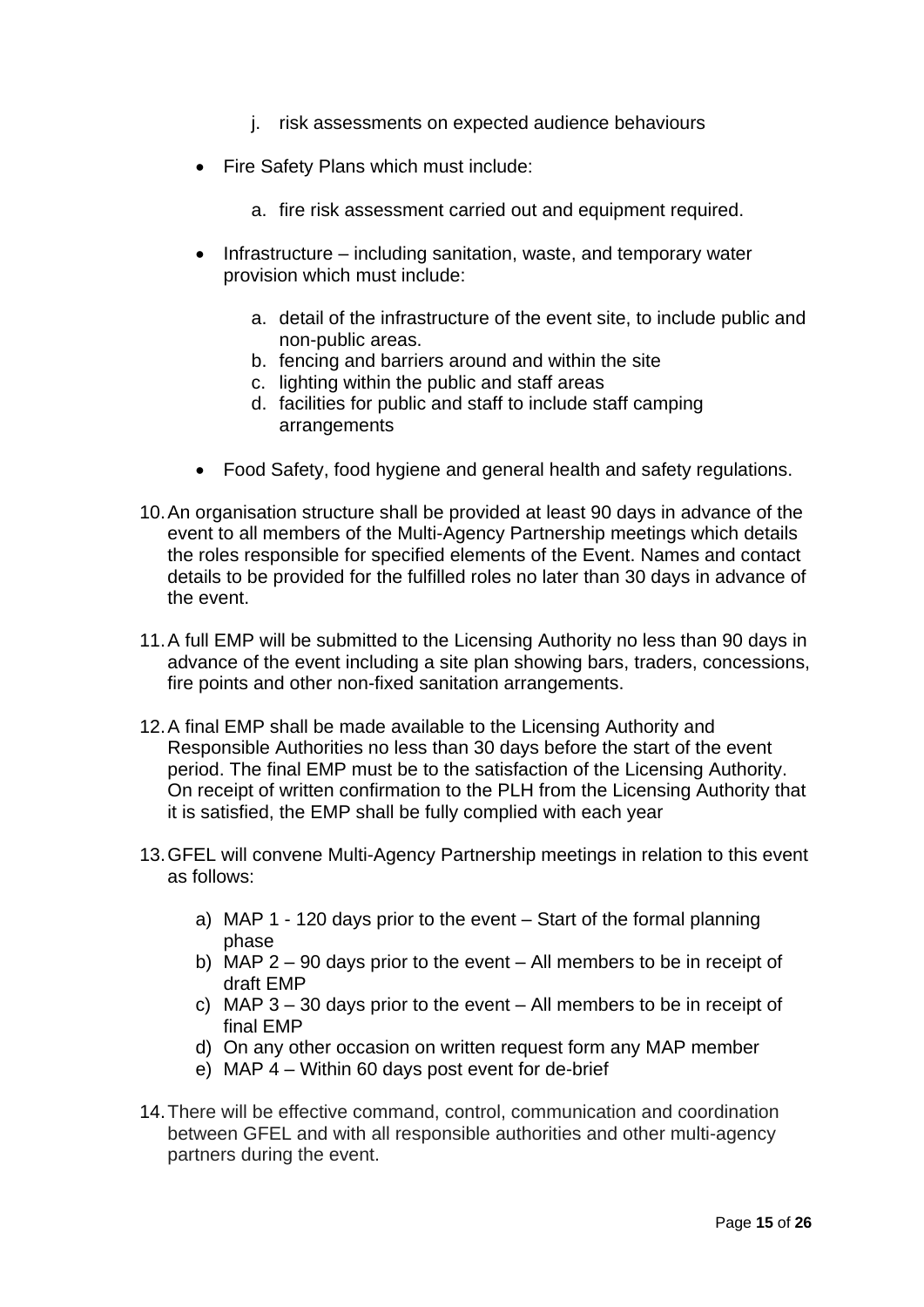- 15.GFEL will appoint a lead for each chapter of the EMP who will liaise with respective appointed leads of the MAP. These leads will liaise 1-2-1 or within a small working group to plan, consult, engage, advise and review each EMP chapter prior to each MAP, EMP submission deadline and otherwise as required.
- 16.All meetings may be face to face or conducted virtually.
- 17.'Covid Secure' planning considerations and a full risk assessment will be undertaken in partnership with Somerset County Council, Public Health England and in line with the Government Roadmap and relevant legislation, advice and guidance at the time if required. Such planning shall include a cancellation and/or evacuation plan.
- 18.A competent event safety professional will be employed to ensure all elements of the EMP are delivered in accordance with best industry practice, guidelines and legislation. All Plans will be developed to reflect capacity, entertainment type and audience profile.
- 19.The event safety lead will liaise with contractors, sub-contractors and other employees on the licensed site to ensure compliance with the site rules and Health and Safety regulation.
- 20.Detailed plans and processes will be completed (relative to the event size), to cover the following areas:
	- Site and venue capacities
	- Document collation including certifications, supplier safety documentation, risk assessments and insurance, installation and sign off documents including power and electrical sign off
	- Application of CDM regulations if applicable.
	- Structural sign off and calculations provided for temporary structures
	- Adherence to noise at work regulations.
- 21.Appropriate levels of medical and welfare provision will be provided in accordance with the recommended levels set out in the purple guide. Services will be provided by an approved medical provider and agreed in advance with South West Ambulance Services, and other health partners.
- 22.Fire safety equipment will be provided throughout the licensed site in accordance with the fire risk assessment. The fire risk assessment will be undertaken by a competent person and agreed in advance with the Devon and Somerset Fire and Rescue Service.
- 23.A competent crowd safety manager will be employed to review crowd management plans.
- 24.Emergency and incident procedures will be developed in consultation with the Responsible Authorities and consider the following: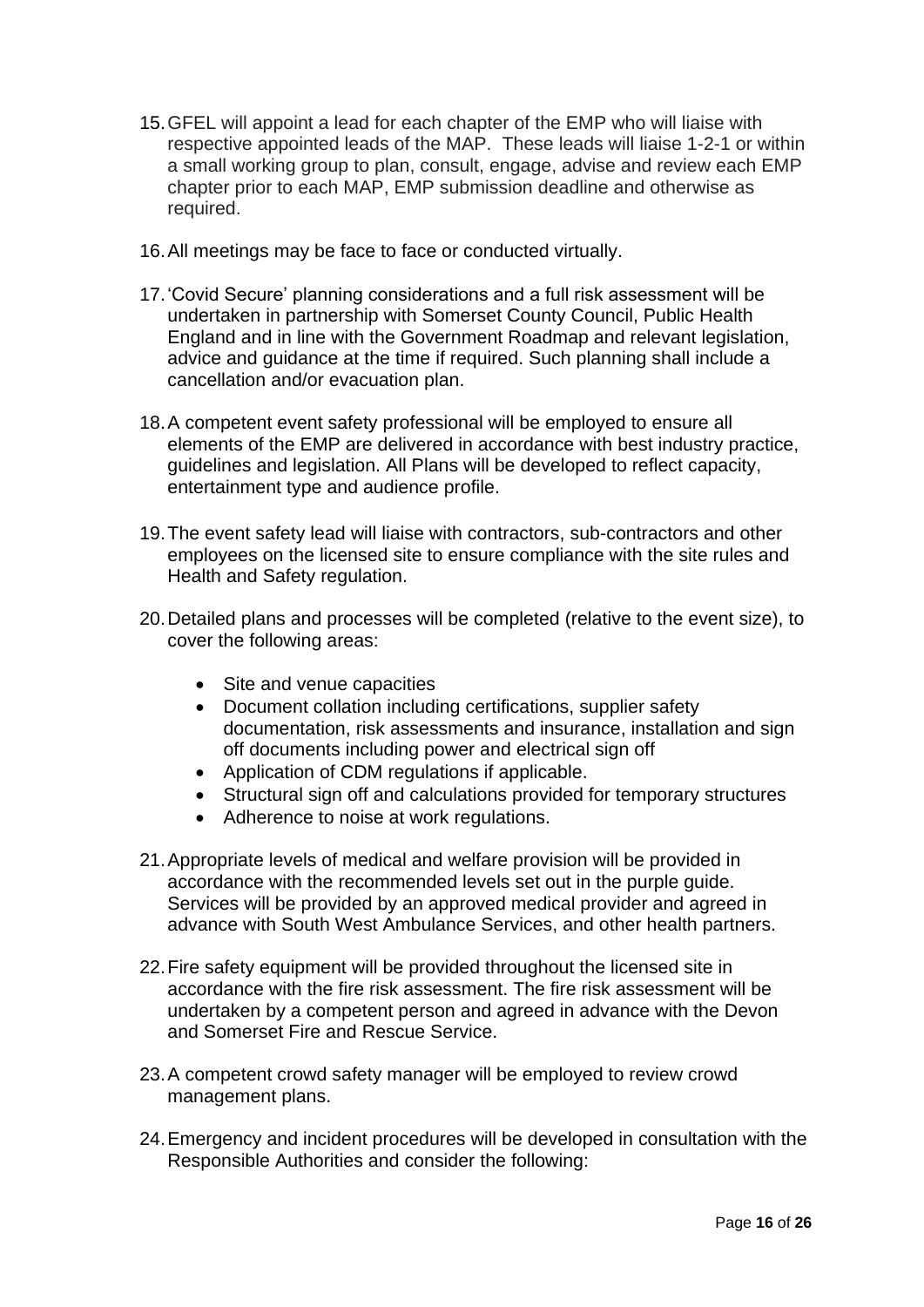- Public protection strategies
- Cancellation and evacuation procedures
- Major Incidents and Emergencies including inclement weather
- Media management.
- 25.A Food Safety Management Plan will be developed considering the general principles of the Food Law Code of Practice England (March 2017) as well as relevant food hygiene, general health & safety regulations.
- 26.A list of all traders will be submitted to the Licensing Authority 30 days in advance of the event. All traders will be registered with their local Council and will be compliant with all food hygiene standards.
- 27.A competent manager will be appointed to review and implement the Food Safety Management Plan.
- 28.A qualified acoustic consultant will be appointed to review and implement a noise management plan for the event.

This will include:

- A scaled plan showing the position and orientation of sounds systems or stages.
- Timings of stage operations and performance times for scheduled acts
- Agreed monitoring processes including on and offsite monitoring locations
- Publicised telephone number for residents in the event of complaint
- 29.The plan will be agreed with Mendip Environmental Health Officers and include appropriate conditions to minimise noise disturbance including offsite levels.
- 30.All PA and technical equipment will be provided by a reputable company.
- 31.Litter and Waste will be sorted and removed from the site, including relevant recycling operations.
- 32.Traffic and Transport planning will be undertaken in full consultation with Somerset County Council highways, the Local Authority and other Responsible Authorities.
- 33.Steps will be taken to minimise the impact of traffic on local residents at the close of the event including pre event communications and 'respect our neighbours' signage in the carparks.
- 34.Public Consultation and ongoing liaison will be undertaken with residents and local Parish Councils detailing this event.
- 35.A dedicated hotline telephone number will be made available to the public during the event.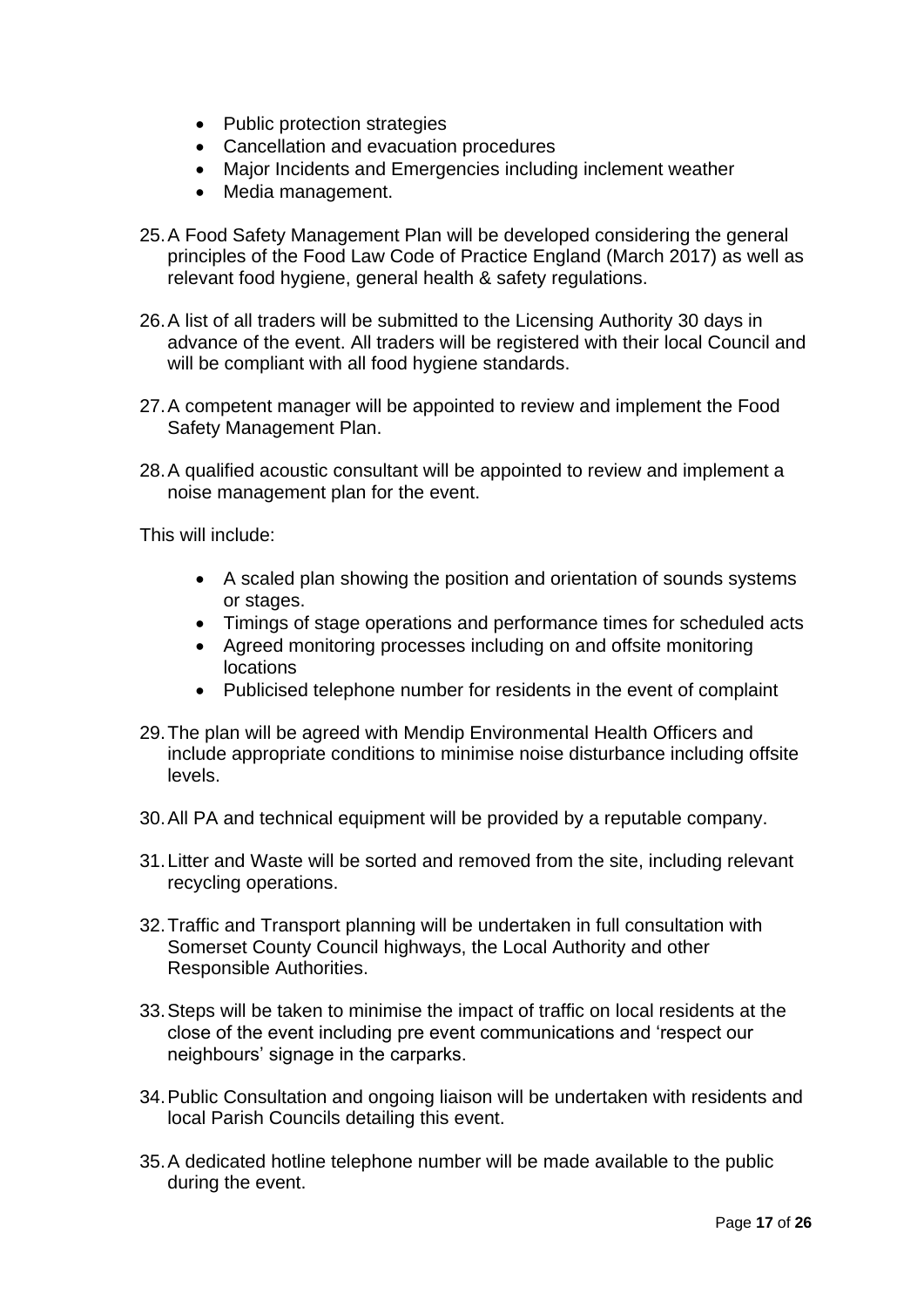- 36.DBS checks will be undertaken for anyone fulfilling a 1-2-1 role with children or vulnerable adults.
- 37.Challenge 25 schemes will be undertaken in all bar outlets.
- 38.Appropriate LA2003 signage and briefings to bar managers will be undertaken.
- 39. An alcohol sale refusals register will be maintained.
- 40.The applicant shall take advice from a competent person on appropriate public liability insurance cover for the event and a copy of the public liability insurance cover certificate shall be forwarded to the Licensing Authority at least 30 days before the Event.
- 41.The applicant shall ensure that drinking water is available free of charge as a minimum at medical points and in the pit area of the main stage. A sufficient supply of cups shall be available in these areas so that members of the public who are dehydrated can be given water to drink.
- 42.The applicant shall ensure persons attending the event shall not be allowed within 3m of any operational loudspeaker with a rated power output in excess of 1Kw. (27 OS)
- 43.The applicant shall ensure the peak sound pressure level in the public areas shall not exceed 140dB and the Equivalent Continuous Sound Level in audience areas shall not exceed 109dB A (Leg 1 minute.).
- 44.The applicant shall ensure persons attending are warned of the potential damage to their hearing in advance on tickets, by signage at the entrances and in ticket terms and conditions.
- 45.The applicant shall ensure adequate lighting is provided to the licensed area, all access/exit routes to and from the licensed site, and toilet blocks when the public are on Glastonbury Festival Events Ltd event site.
- 46.The applicant shall ensure they develop a plan to the satisfaction of the Licensing Authority for delivering information to members of public attending the event. Guidance on information (and welfare) is contained within Chapter 20 of T The Purple Guide - <https://www.thepurpleguide.co.uk/>*.* A copy of the plan to be forwarded to the Licensing Authority at least 30 days before the event
- 47.The applicant shall provide a list of the names and owners business addresses of all the fairground rides expected, to the Licensing Authority at least two weeks before the event.
- 48.The applicant shall ensure that a competent person checks insurance details and inspection certification associated with all amusements and fairground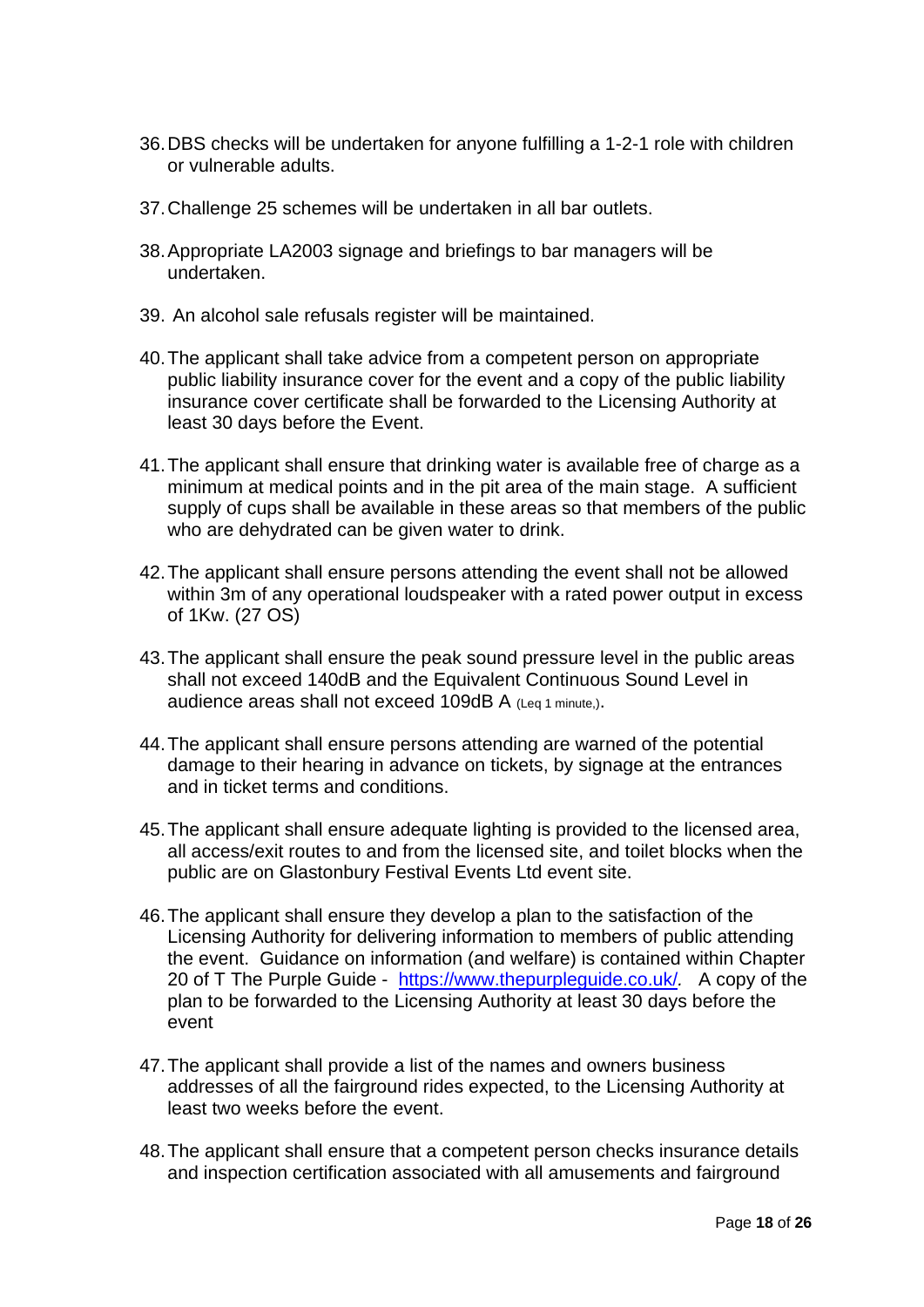rides. Copies of relevant documents (inspection of amusement devices carried out under the provisions of the Amusement Device Inspection Procedures Scheme (ADIPS) and the PIPA Inflatable Play Inspection Scheme (or similar)) shall be kept at the event and available for inspection on request by an officer of the Council.

- 49.The applicant shall provide to the Licensing Authority details of fireworks, pyrotechnics, lasers or any other special effect authorised to be used at the event at least two weeks before the event.
- 50.The applicant must notify all schools within in a three-mile perimeter of the site 120 days in advance of the event.
- 51.U18s must have a ticket irrespective of whether free tickets are issued and no admission of U18s will be granted unless they are accompanied by a responsible adult.

#### **Noise**

- 1. A suitably qualified noise management consultant shall be appointed and shall prepare and implement a Noise Management Plan (NMP). A first draft of the NMP shall be made available with the first Event Management Plan 90 days prior to the start of the event period and a final version shall be made available at least 30 days before the start of the event period. The NMP shall demonstrate how compliance with the licence conditions relating to noise will be achieved and will include the offsite and onsite monitoring arrangements and how noise generating aspects of the entertainment will be controlled.
- 2. The Premises Licence Holder, or a nominated deputy, shall take all reasonable steps to effect full control over all noise sources arising from the premises having particular regard to amplified and non-amplified music. The Premises Licence holder shall ensure that at least one such responsible person be available on the premises at all times (contactable by Officers of the Licensing Authority), whilst members of the public remain on the premises.
- 3. All sound systems associated with the running of event shall cease operating between 00:00 and 10:00 hours on each day of the license period of the event. Sound testing of the music venue shall be permitted for a maximum of a period of one and a half hours between the hours of 10.00 and 16:00 and is not subject to the requirements of condition 4 below.
- 4. Noise levels from the operation of the event shall not exceed the levels stipulated in the following table when measured at the boundary of any noise sensitive property as a continuous equivalent measurement: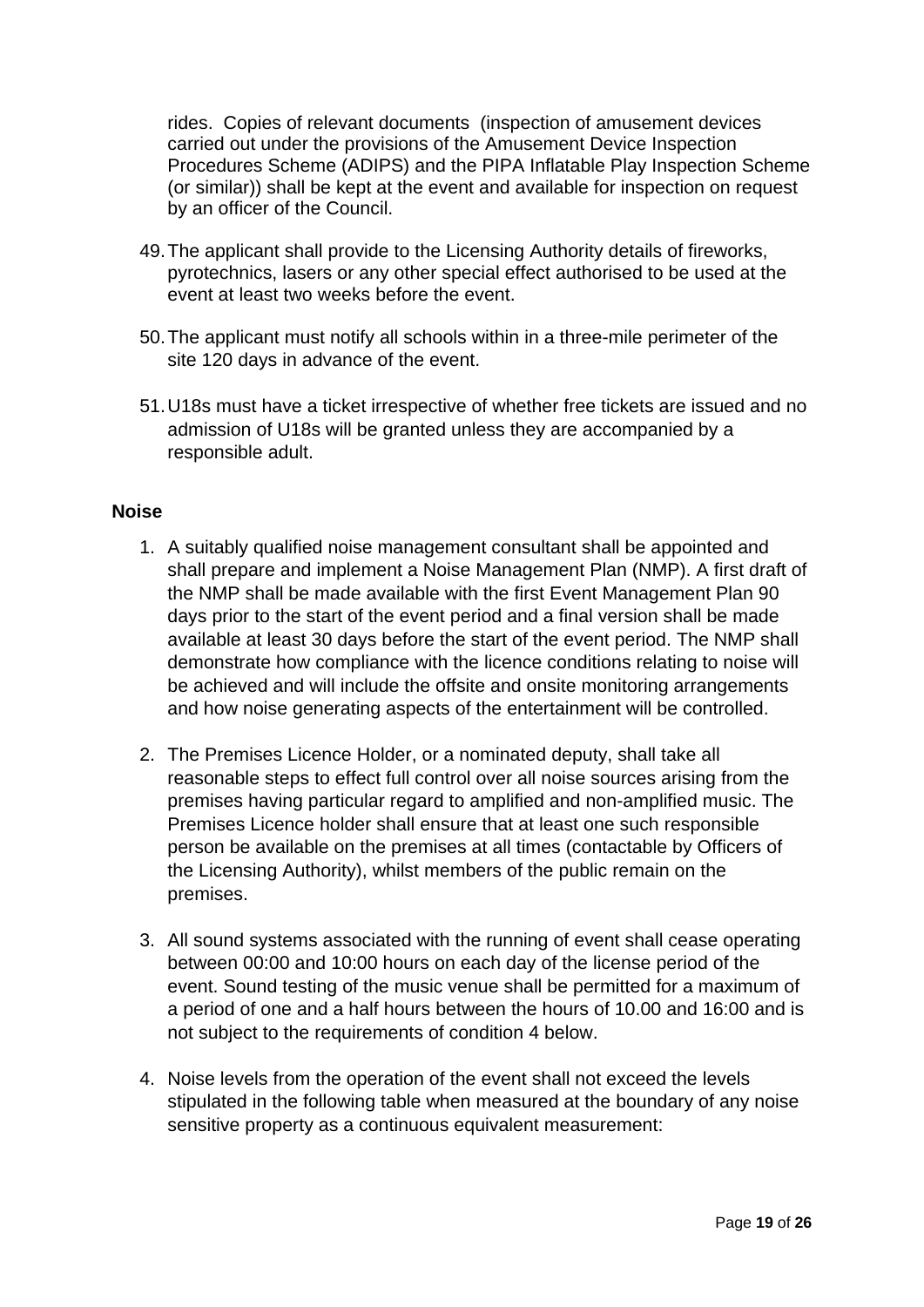| <b>Time Period</b> | <b>Noise Level</b>               |
|--------------------|----------------------------------|
| 14:00 to 23:00     | $L$ Aeq, 15 min $70$ d $BA$      |
| 23:00 to midnight  | L <sub>Aeq, 5</sub> min $45$ dBA |

5. A report identifying the results of the noise monitoring, local meteorological data and summary of noise control observations shall be forwarded to the licensing authority within 28 days after the close of the event and shall be available for inspection at any time during the event.

All parties are reminded that: -

- 1. Any party may apply to the Licensing Authority for a Review of a Premises Licence.
- 2. There are rights of appeal against this decision the Licensing Authority pursuant to Section 181 of and Schedule 5 to the Licensing Act 2003. An appeal must be made to the Magistrates' Court and commenced within 21 days of notification of the Authority's decision. Appeals should be sent to Taunton Magistrates' Court, St. John's Road, Taunton TA1 4AX.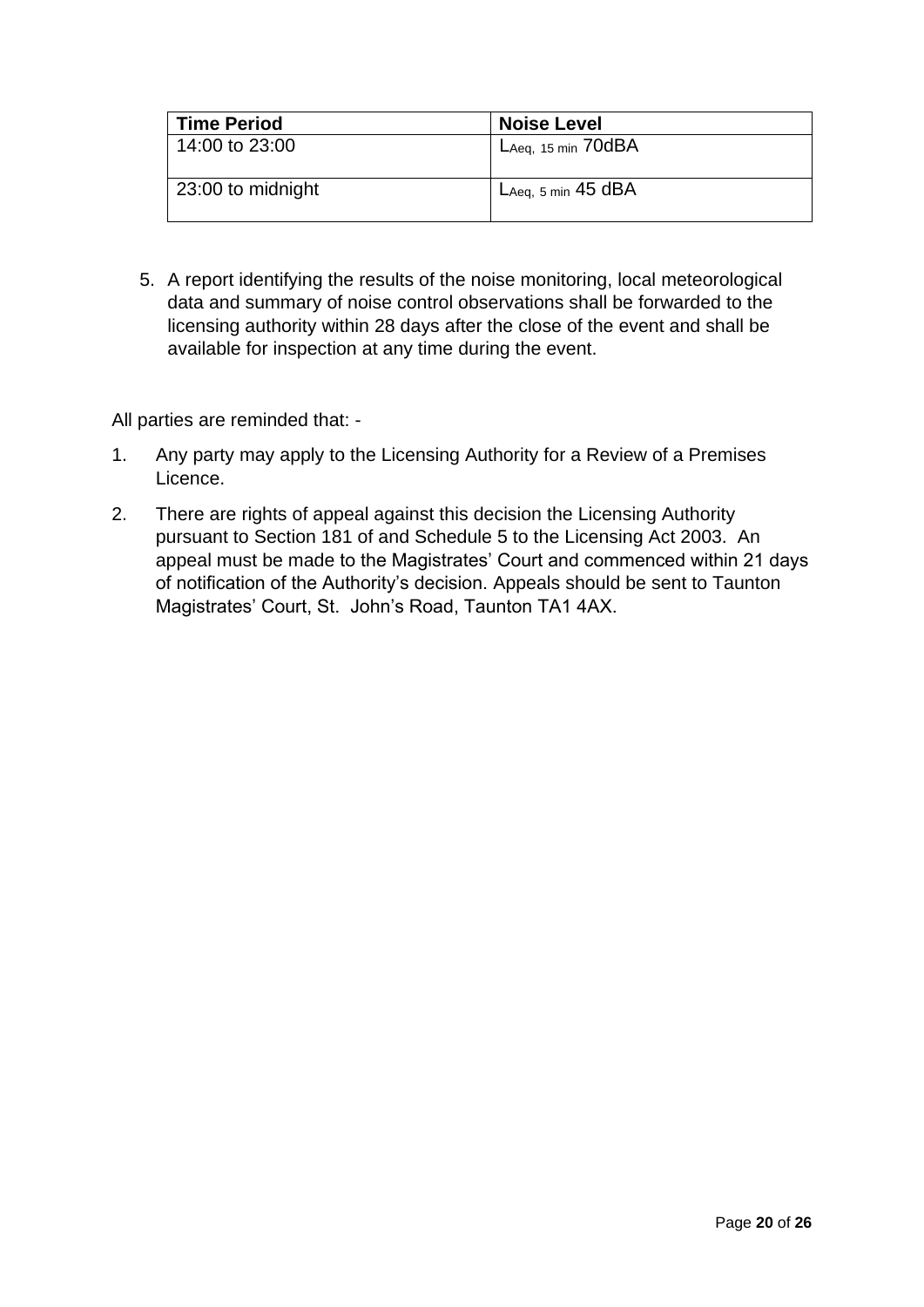## **MENDIP DISTRICT COUNCIL**

#### **Licensing Sub-Committee – 12 May 2021 at 14:00**

#### **Statement regarding Legal Matters**

#### **1. Virtual Hearings**

On 1 April 2020, regulations made under s.78 of the Coronavirus Act 2020, *The Local Authorities and Police and Crime Panels (Coronavirus) (Flexibility of Local Authority and Police and Crime Panel Meetings) (England and Wales) Regulations 2020 (SI 2020/392) -* "the Flexibility Regulations" permitted local authority meetings required on or before the 7 May 2021, to be held remotely. These provisions have not been extended.

On the 28 April 2021 in a handed down decision, the President of the Queen's Bench Division and Mr Justice Chamberlain concluded that primary legislation would be required to allow local authority "meetings" post 7 May 2021 under the Local Government Act 1972, to take place remotely.

On the 28 April 2021, the Institute of Licensing reporting on the High Court decision, provided advice as to whether hearings under the Licensing Act 2003 are affected. The advice refers to Paragraph 43 of the Institute's

*'Protocol for licence applications and hearings under the Licensing Act 2003 during the COVID-19 pandemic'*

published in April 2020 and updated, which states –

*'Whilst the new Coronavirus Regulations (in both England and Wales) remove any residual doubts about the legality of remote licensing hearings, and enable Council's to make their own standing orders to facilitate their conduct, in our view, the specific licensing provisions already in existence enable remote hearings, in any event, to lawfully take place under the Licensing Act 2003.'*

The Licensing Authority has considered that advice and is satisfied that this hearing this afternoon can lawfully take place remotely.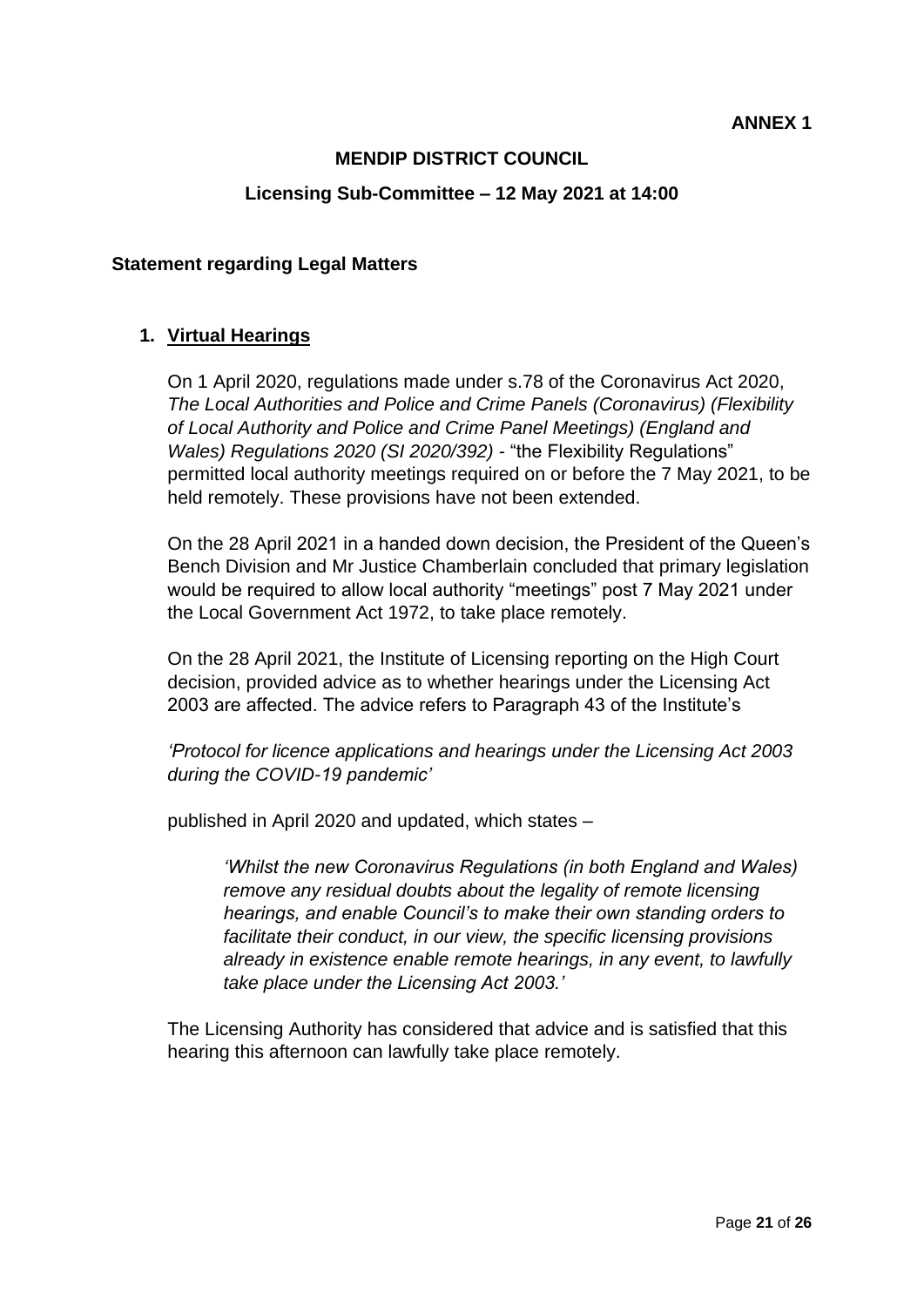## **2. The Licensing Authority's Statement of Licensing Policy**

The most recently published Statement of Licensing Policy which came into effect on the 7 January 2016, expired in January 2021 and presently there is no currently adopted policy in place.

Leading Counsel's Advice (Mr Philip Kolvin QC) has been sought in relation to the discharge of licensing functions under the Licensing Act 2003 pending the adoption of a new policy and specifically in relation to this hearing.

The Advice received states:

*"This case involves the clash of 2 imperatives:*

- *Section 5 of the Licensing Act 2003 requires the policy to be determined in respect of each five-year period.*
- *Regulations 4, 5 and Schedule 1 of the Licensing Act 2003 (Hearings) Regulations require hearings to be held within 20 working days beginning with the day after the end of the period during which representations may be made under section 17.*

*The Act does not expressly resolve that clash. It does not say that no hearing may proceed if the licensing authority has failed to publish its policy. Nor does it say that the hearing must proceed regardless of whether there is an extant policy. The reason for this is simply that Parliament expected there to be an extant policy and so the clash did not need to be catered for.*

*However, now the clash has arisen, the question is what are the authorities' duties? To my mind that is easily resolved. The authority is in continuing breach of its duty to publish a policy. But it is not yet in breach of its duty to hold a hearing. However, if it fails to hold a hearing it will have compounded its initial breach of duty (to publish a policy) with a further breach of duty (to hold a hearing). In breach of the first duty it may be, but it should not and must not compound that by breaching the second duty. It must proceed to hold the hearing. Were it otherwise, then it would not be in a position to determine any licence applications until it has published a consultation draft policy, consulted upon it and then adopted it, which is bound to take months. During that whole period, licence applications would be paralysed. That is an unappealing vista, and I do not consider that it is one required by the legislation.* 

*How, then, should the licensing sub-committee go about determining the application? In my view, it is not required as a matter of law to disregard its former policy. It should consider the extent to which the policy provisions remain relevant to the circumstances as they present themselves and give the policy such weight as they think fit, having regard to its relevance and its age.*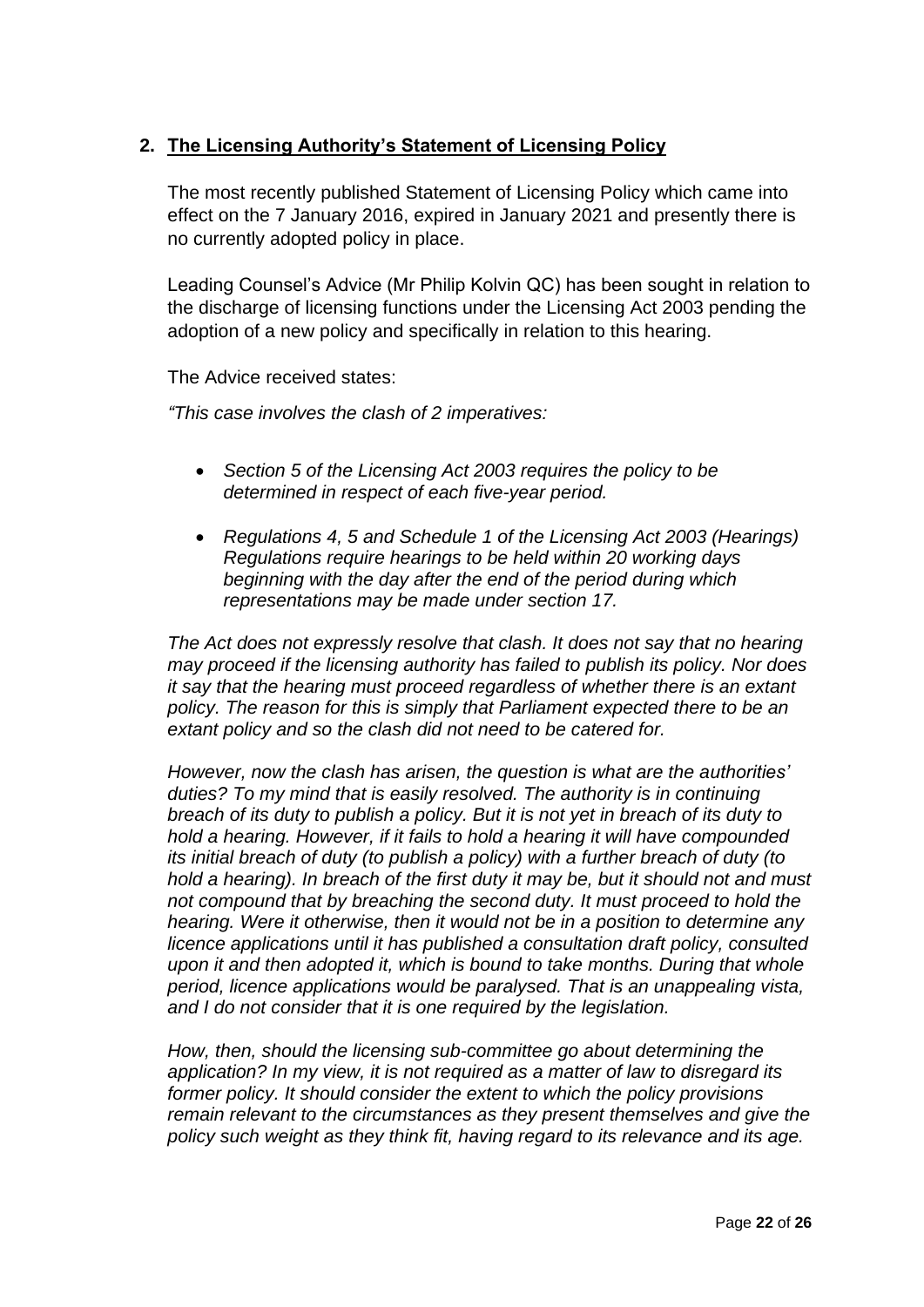*I* have not found a case directly in point, although some analogy is to be found *in Peel Investments (North) Limited v Secretary of State for Housing Communities and Local Government [2019] EWHC 2143 (Admin) in which the Administrative Court upheld the decision of a planning inspector that an out of date plan might continue to be given weight, depending on the exercise of planning judgment. To my mind, it would be harder for an authority to give weight to a negative policy – such as a cumulative impact policy – once it has expired than a policy which simply sets out how the authority will come to exercise its licensing judgment. In the latter case, while acknowledging that the policy is out of date and so cannot have the same weight as it would have if current, there is no reason why it cannot be taken into account as a relevant consideration in the licensing balance.*

*For these reasons, I advise against any postponement of the hearing. The decision should acknowledge that there is no current licensing policy, and should reflect whether any and if so, what weight has been given to the former policy, with reasons.*

## **3. Revised Procedure Note for New Premises Hearings**

On the 6 May 20201 an updated procedure document '*Virtual Hearings Procedure for New Premises Applications*' was circulated to all parties by the Democratic Services Team at Mendip to replace the document at page 4 of the Agenda – '*Procedure for New Premises Hearings'*. This document has been updated to reflect that the meeting will be a virtual hearing.

One of the Other Parties, Mr Hall has commented as follows:

*"For the record I note that under Section 7(1) of The Licensing Act 2003 (Hearings) Regulations 2005 says "The notice of hearing shall be accompanied by......(c) the procedure to be followed at the hearing".. Not only did this updated procedure not accompany the notice of the hearing but it came less than five working days before tomorrow's hearing.*

*I understand that this can be considered prejudicial to the preparation of our case and should be reviewed by the sub-committee at tomorrow's hearing."*

Pursuant to the Licensing Act 2003 (Hearings) Regulations 2005 (as amended), under the section entitled *Irregularities* 

Regulation 31 states: -

*"Any irregularity resulting from any failure to comply with any provision of these Regulations, before the authority has made a determination shall not of itself render the proceedings void."*

Regulation 32 states: -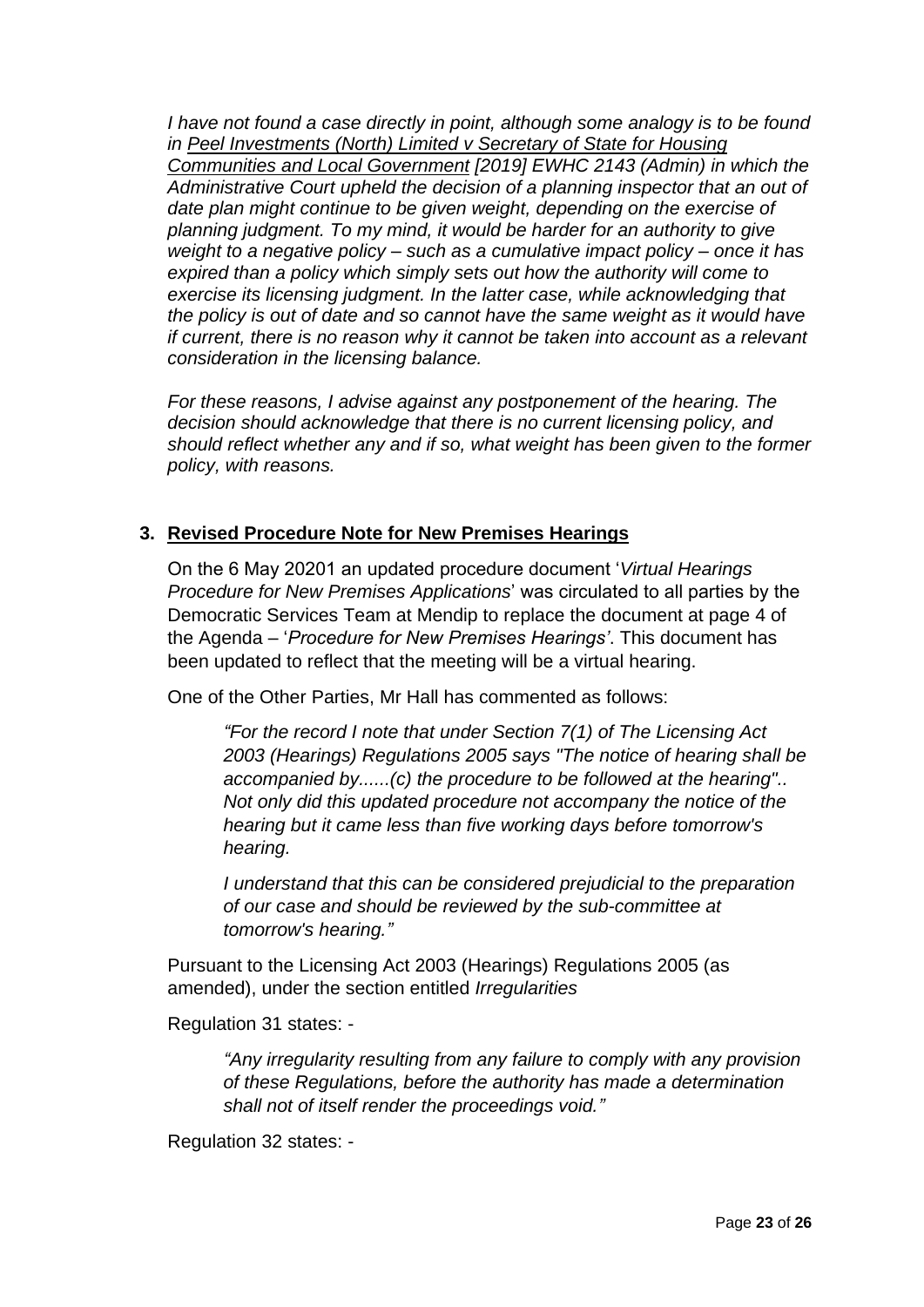*In any case of such irregularity, the authority shall, if it considers that any person may have been prejudiced as a result of the irregularity, take steps as it thinks fit to cure the irregularity before reaching its decision."*

The Licensing Sub-Committee have examined the differences between the two documents and do not consider that there is prejudice to any party as a result of the changes to the document.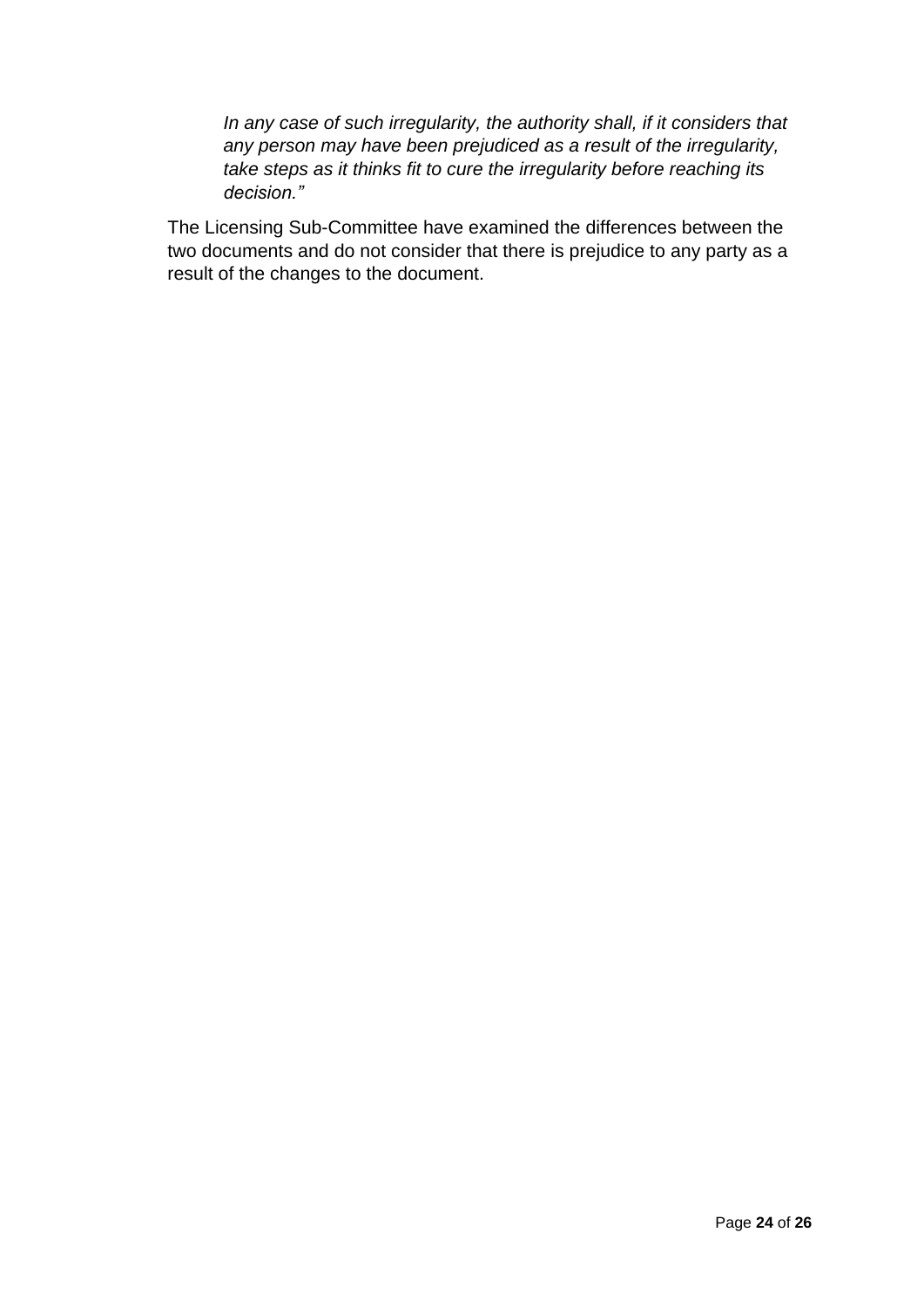# **LICENSING SUB-COMMITTEE**

## **VIRTUAL HEARINGS PROCEDURE FOR NEW PREMISES APPLICATIONS**

The Chair will control the proceedings and the following is a guideline for each hearing but may be adjusted if appropriate.

|                | <b>Task</b>                                                                                                                                                                                           | <b>Tick when</b><br>complete |
|----------------|-------------------------------------------------------------------------------------------------------------------------------------------------------------------------------------------------------|------------------------------|
| $\mathbf{1}$   | The Chair explains the proposed format for the meeting and<br>asks everyone to introduce themselves.                                                                                                  |                              |
| $\overline{2}$ | The Chair will ask if there are any declarations of interest.                                                                                                                                         |                              |
| 3              | The Licensing Officer briefly outlines the report.                                                                                                                                                    |                              |
| 4              | All parties present and Members of the Sub-Committee may ask<br>questions of the Licensing Officer about the report.                                                                                  |                              |
| 5              | The objectors make their representations in in the following<br>order<br><b>Responsible Authorities</b><br>Other Persons.                                                                             |                              |
| 6              | All parties present and Members of the Sub-Committee may ask<br>questions of the objectors after each of their presentations.                                                                         |                              |
| $\overline{7}$ | The Committee considers the representations made by parties<br>not in attendance at the meeting.                                                                                                      |                              |
| 8              | The Applicant presents their case.                                                                                                                                                                    |                              |
| 9              | All parties present and Members of the Sub-Committee may ask<br>questions of the Applicant                                                                                                            |                              |
| 10             | Licensing Officer asked if they wish to sum up or add anything<br>further                                                                                                                             |                              |
| 11             | Objectors are asked if they wish to sum up or add anything<br>further in the following order<br><b>Other Persons</b><br><b>Responsible Authorities</b>                                                |                              |
| 12             | Applicant asked if they wish to sum up or add anything further                                                                                                                                        |                              |
| 13             | The Chair requests everyone to leaveall present, apart from the<br>room in order that the panel may reach its decision. The Legal<br>Officer and the Democratic Services Officer-to the panel remain. |                              |